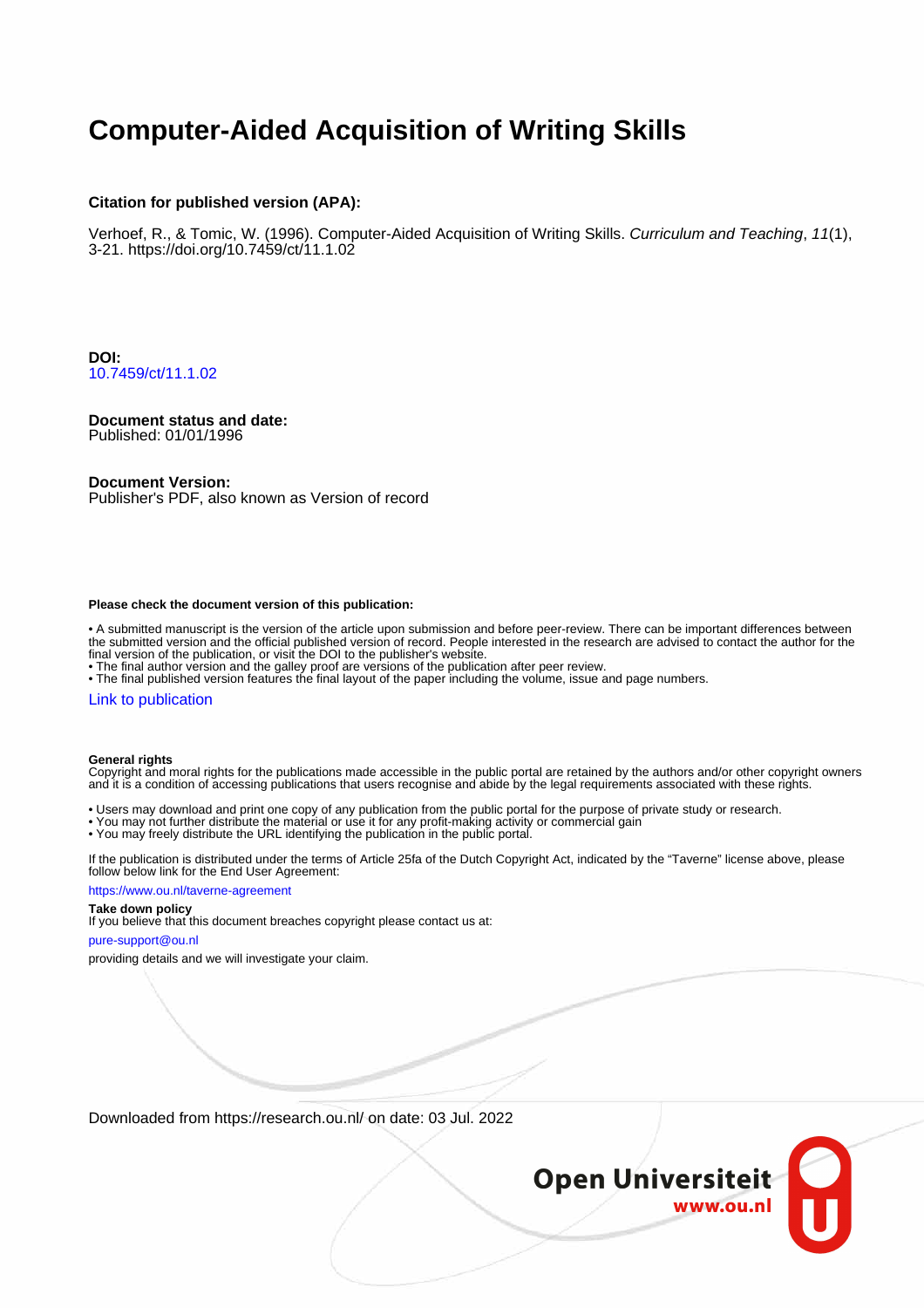# **COMPUTER-AIDED ACQUISITION OF WRITING SKILLS**

**RIKA VERHOEF** 

and **WELKO TOMIC** 

The Open University, The Netherlands

#### **ABSTRACT**

This article presents the results of a review of the literature questioning whether and to what extent computers can be used as a means of instruction for the guided acquisition of communicative writing skills in higher education. To answer this question, the present paper first explores the characteristics of acquiring these skills from a cognitive-psychological perspective, as well as the characteristics and behaviour of expert writers. On this basis, the paper then describes whether and how computeraided instruction can relieve teachers of certain duties associated with writing instruction, allowing them more time to perform tasks which fully utilise their unique capabilities.

# **Computer-Aided Acquisition of Writing Skills**

School or professional writing assignments are not always greeted with cries of enthusiasm. Many people find it a protracted and exhausting activity to put conclusions, results or ideas down on paper in a coherent, logical fashion, while simultaneously keeping an eye on the arrangement of the material, sentence structure, word choice and spelling.

In higher education, term papers, theses or research reports are written forms of communication that play an important role in the curriculum. That is why in this article writing skills are defined as the ability to write argumentative and/or expository texts. Skill in writing can thus be described as the competent, functional, efficient use of written language as appropriate in a given context. By definition the writing process depends on the technology that allows writers to anchor their ideas in a more or less permanent way.

Research into writing skills has only been developed in the past twenty-five years (Van der Geest, 1992), the same period during which both writing technology and writing instruction underwent a dramatic transformation thanks to the introduction of computers.

Writing skills are a type of cognitive skill. The latter can be classified according to their level of complexity (Gagné and Briggs, 1979). Once a person has achieved a particular level of skill, he or she is ready to take on a higher organisational level or "bigger chunk" (Gleitman, 1991). The same is true of writing skills. The problems to be solved are highly complex, implying that activities must be performed at various different levels, all of which are related and influence one another reciprocally. For instance, a writer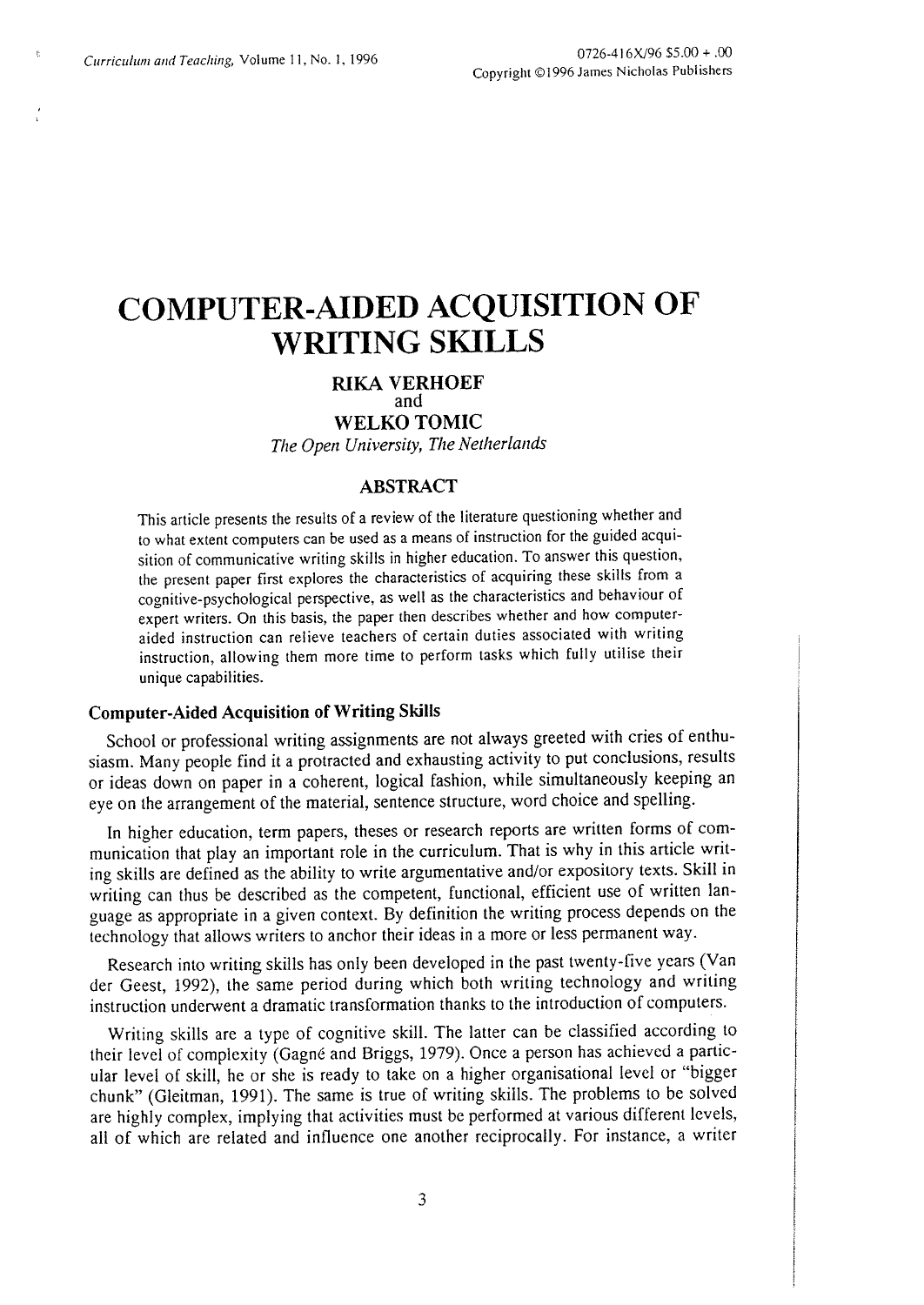should never forget his/her readership; he/she should ensure that the argumentative structure is balanced; the writer should also make an appeal to long-term memory, set goals and phrase sentences clearly.

In this article we base our discussion on the basic premises of cognitive psychology, the most important view being that people are autonomous, intentional beings who interact with the external world, and that the mind is a general-purpose, symbol processing system (Eysenck and Keane, 1990). The article focuses on the mental processes such as they occur during the writing process. We also discuss the communicative context, which can affect mental processes, and the specific reading skills required whenever writing is preceded by a literature review. This means that we do not focus on writing as an art, but as a means of written communication involving activities such as informing, persuading, or instructing.

The article is organised in the following way. We first describe a general model of writing as a cognitive process. We then identify differences between experienced and inexperienced writers as found in the literature. Next we briefly discuss the level of writing skills as found among students in higher education, after which we explore how computers might contribute to writing instruction. After sketching various advancements in the computer world, we close with a discussion of several implementation criteria which may be important when introducing computer-aided instruction.

#### **Model of the Writing Process**

In this article, writing is considered a process. It is viewed as a specific form of problem-solving, within the general theory of problem-solving as described by Newell and Simon (1972). Hayes and Flower (1980) agree that almost every study on the subject of writing considers writing as a problem-solving activity consisting of a number of cognitive processes. Writing is a complex cognitive task which is susceptible to ambiguities of many different kinds, partly because of the many simultaneous cognitive demands made on the writer. In other words, writing means considering many things simultaneously, for example "is the message getting through to this particular target group"?; or "is this the right goal and the appropriate phrasing for the assumed readers"?

As our point of departure for the writing process, we will make use of the most familiar model within the cognitive approach, developed by Hayes and Flower (1980). With the exception of an alternative model proposed by de Beaugrande (1983), there are apparently no other competing models. In this model, the writing process resides in short-term memory or working memory. The subprocesses are *planning*, *formulating*, and *revising*. The writing process is influenced by the task environment and by long-term memory, and it results in a written text. An internal monitor determines when the writer switches between the various subprocesses. We first briefly discuss the individual components of this model, and then add two components which may be equally important for the finished written product: external sources (Kennedy, 1985) and the intention of the writer (Biggs, 1988), (see Figure 1 in the appendix).

#### **Task Environment**

The task environment furnishes the writer with information relevant to the completion of his or her task. This environment consists of the rhetorical problem and the text which has already been written. The rhetorical problem is the writing assignment itself, whether explicit or otherwise, which should provide a clear definition of the subject, the readers and the requirements which the text must meet. In addition, the problem serves to motivate the writer; for example, he/she may want to lodge a written complaint with a hospital concerning inappropriate medical treatment. It is likely that to a large extent the rhetorical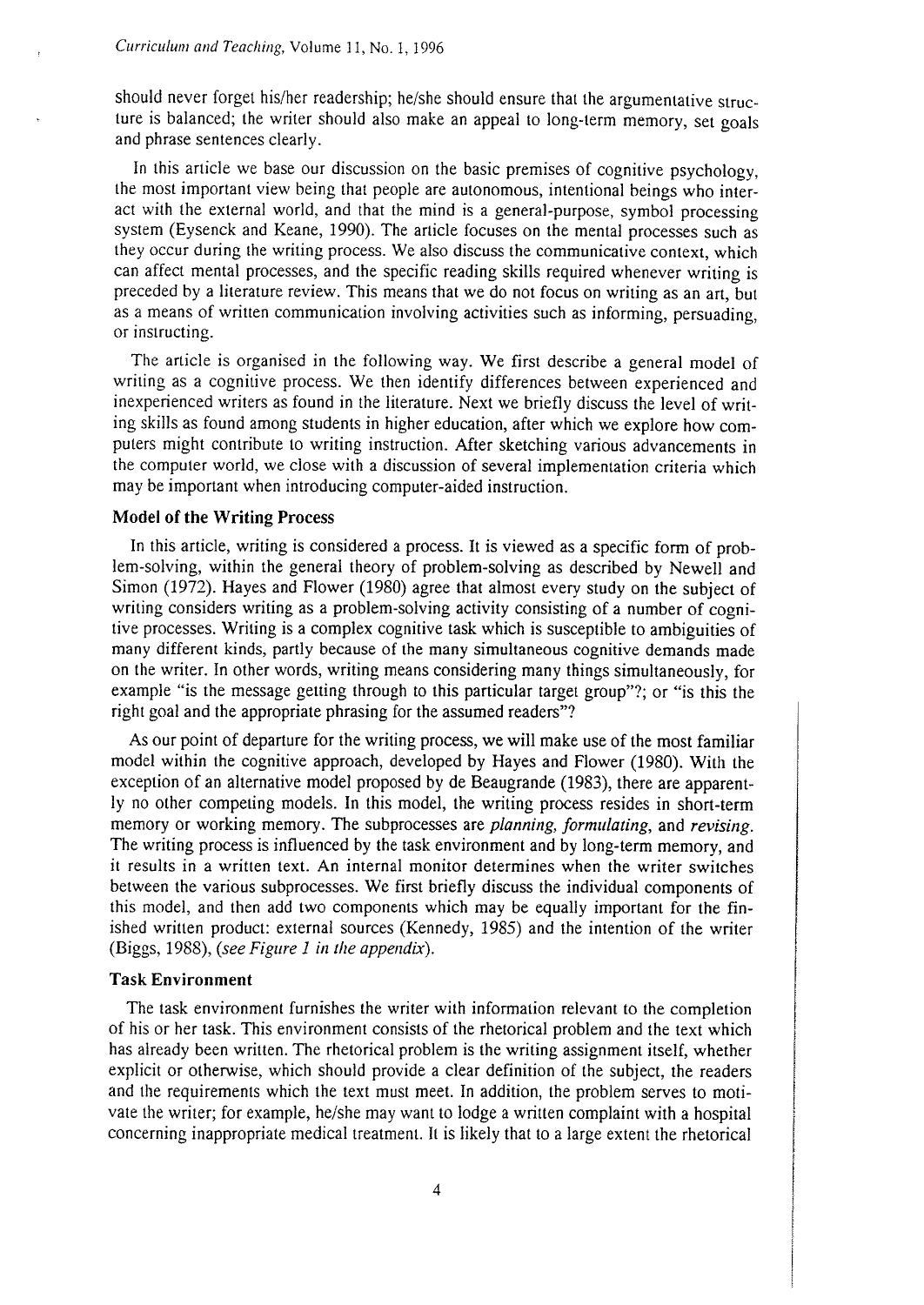problem determines the quality of the text. Clear-cut assignments and knowledge of the subject, text type required will likely help the writer to produce a satisfactory text. The second element of the task environment, the text which has already been written, is an important guideline for the writer. By checking what has already been put down on paper in the form of notes, diagrams and draft versions, the writer is better able to produce a cohesive text. In addition, the external storage of data means that the memory is under less strain.

Hayes and Flower (1980) assume that writers possess information on a variety of subjects, reader characteristics, and different text types, which they store in long-term memory. Throughout the writing process long-term memory interacts with the external sources, the task environment, and the subprocesses in short-term memory, where information is processed. Such processing changes the information stored in long-term memory; new information is acquired and, if possible, integrated into the existing cognitive structures.

According to Bereiter and Scardamalia (1985), it is often difficult to call up a sufficient amount of accurate information on a subject from long-term memory. They attribute this to the fragmented nature of the material covered in the classroom and the fact that the information acquired is not used actively. When learning new material, the students generally do not make a connection between new information and old on their own; the organisation of long-term memory leaves a great deal to be desired, making it harder to recall information.

#### Planning

The first subprocess in writing is planning. Planning is highly important in determining the quality of the finished written product. It is divided into: generating or collecting information, arranging information, and setting goals. The writer generates and organises relevant information into a meaningful whole in accordance with the goals that have been set (Janssen and Schilperoord, 1991). He or she might do this in the form of an outline or a diagram of the text content and structure.

#### Formulation

The second subprocess is formulation, i.e. translating ideas generated in the planning phase into written text. During this process the writer should be aware that he or she is writing in order to communicate and that the purpose of the text must be clear without the addition of gestures, intonation, expressions or another context (Flower, 1979). It is very important in the formulation process to take account of the purpose of the text. The writer can, for example, describe, express an opinion, present an argument, explain, persuade, or evaluate. The word choice, too, is important and must have the appropriate effect on the reader for whom the message is intended.

#### Revision

The third subprocess is revision. The entire writing process is iterative in nature and according to Kellogg (1987), revision is most effective in the initial phases. The purpose of revision is to increase text quality. This means that the text is compared with the original plan and with the writing assignment and goals, whether explicitly stated or not. Revision also involves checking sentence structure, word choice, spelling, and punctuation (Van Gelderen, 1991).

#### Monitor

The monitor, which functions as a sort of internal supervisor, determines when the writer will carry out the various subprocesses and makes sure that long-term memory and task environment interact. The order of the subprocesses is by no means linear; it is recur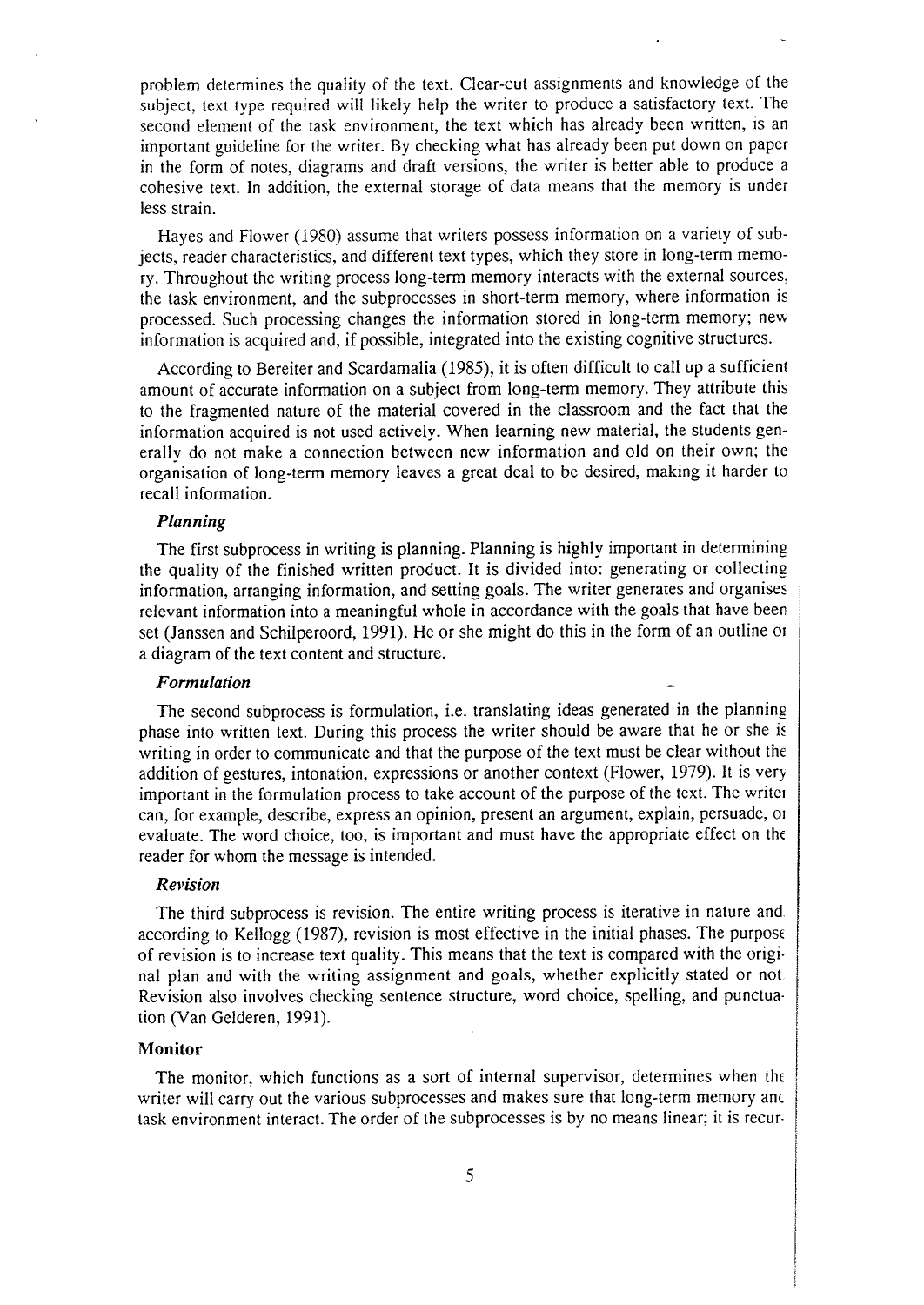sive in nature. Writers continuously switch from one subprocess to another. They take turns planning at word level, sentence level, and overall text level. Subprocesses interrupt one another. In particular, generating ideas and evaluating and rewriting the text the writer can draw on in every other phase.

Before writing an essay, a report or a term paper, writers are frequently obliged to carry out literature reviews. This requires close investigation of external sources like books, articles, and other forms of information. Kennedy (1985) studied the behaviour of students who based their writing assignment on source materials and found that the quality of their written products depended in part on the way in which they studied the sources. Students who read and studied the written sources more thoroughly, also engaged in more planning than their less able counterparts. Good writers read more actively: they underline text and write comments. They seem to interact with the author(s) whose texts they are reading. In the model developed by Hayes and Flower (1980), these external sources form part of the knowledge environment together with long-term memory, as concluded by Van der Loo (1992). The knowledge environment encompasses all the information that a writer uses when writing, including information stored in long-term memory and information taken from books, journals, or lectures, for example.

The activities carried out during the writing process and the quality of the written product are determined to a large extent by the writer's intention. Biggs (1988) concludes that two possible approaches to a writing task: the superficial approach and the in-depth approach, the latter producing a qualitatively better written product. In the superficial approach, writers see the assignment as a compulsory task in which they must demonstrate how much they know about a certain subject and for which they must get a passing grade. In the in-depth approach, writers view the assignment as a learning experience allowing them to integrate and deepen their knowledge of the subject. The two approaches lead to different working methods, which becomes particularly evident in the planning and revision phases.

# Differences Between Experienced and Inexperienced Writers

Many researchers have observed that experienced and less experienced writers - also referred to as experts and novices, experienced and inexperienced writers or trained and untrained writers — differ in their approach. In the majority of investigations into differences between experienced and inexperienced writers the method of protocol analysis has been applied. The writer is asked to think aloud, verbally reprobing what he/she is doing while engaged in writing. In addition to protocol, the products of the writing process have also been analysed. The characteristics of experts and novices, and their sources are listed in Table 1 (See the appendix) and are organised according to the component of the model they relate to: task environment, knowledge environment, intention, planning, translating, revising, and monitor.

#### **Present Teaching Practice**

Less experienced, novice writers do not possess the component skills, presented in Table 1, to the same extent, if they possess them at all, and must acquire these if they hope to improve their writing. According to Glover et al. (1990) there are no other factors related to poor writing, i.e. IQ, motivation, or academic achievement. Present teaching practice does not offer students sufficient guidance in acquiring writing skills. This has become obvious from a variety of sources: a study focusing on the results achieved in a rhetoric program in secondary education (Oostdam, 1991); an assessment study in secondary education (Kuhlemeier and Van den Bergh, 1989; Daems, Rymenans and Leroy, 1992); research into the language skills of first-year students in higher vocational educa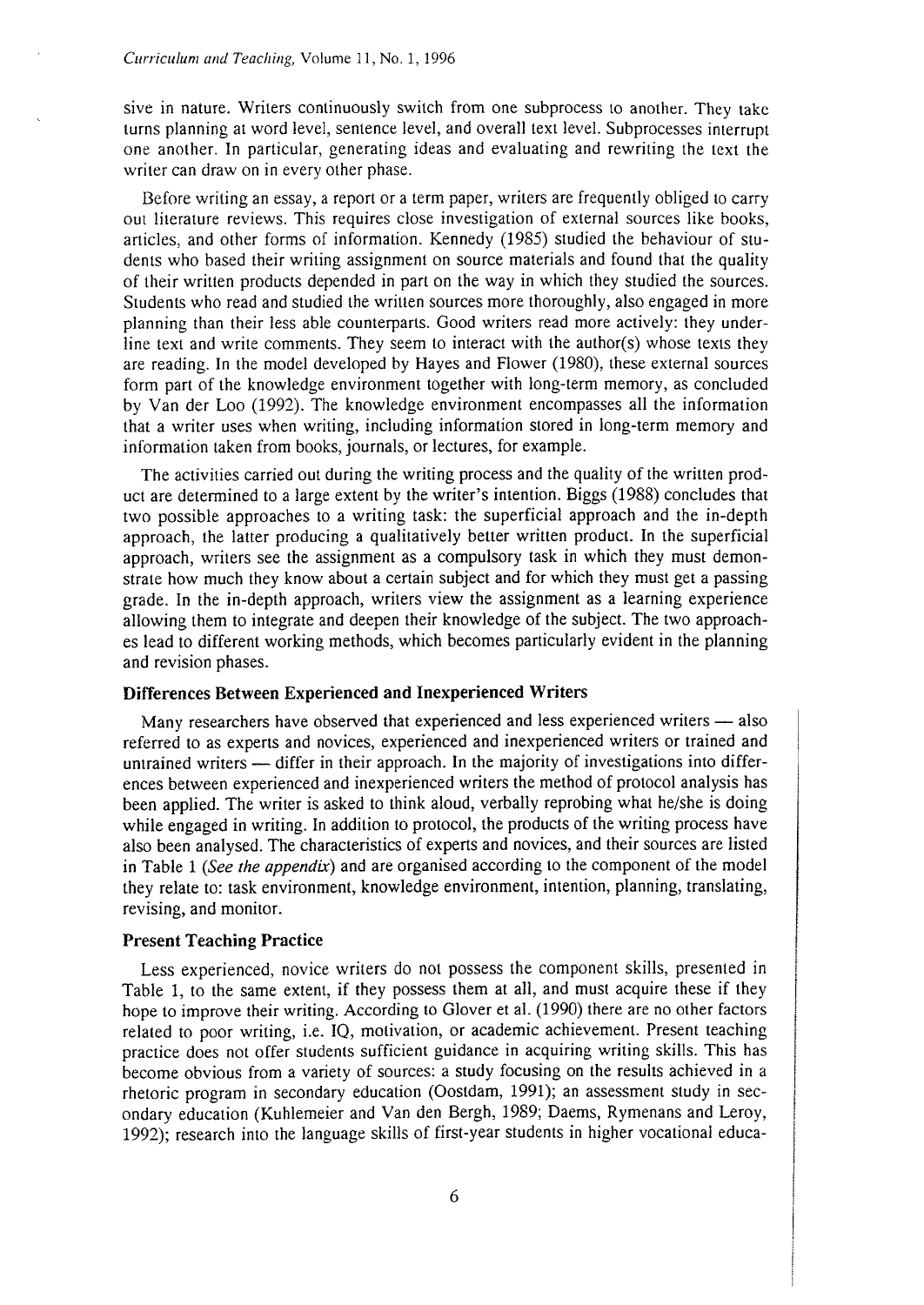tion (Baltzer, Van Schooten and De Glopper, 1989); and the complaints of employers and (young) employees in business (Daems, Rymenans and Leroy, 1991). There are a numbe of reasons why this is so. First of all, until recently primary and secondary educatio appraised literacy mainly on the basis of technical aspects: being able to read at a certai speed without making mistakes and being able to write flawlessly using well-structure sentences (Verhoeven, 1992). Very little attention was given to matters of content.

Second, many teachers in secondary education are unable to transform the importanc that they themselves attach to formal writing into suitable instruction (Van der Geest 1992). Many school assignments, for example, consist of fill-in-the-blanks or completio exercises, so that students have little practice in producing a complete text requiring then to organize the material logically (Rijlaarsdam, 1991). When students are told to write a essay, the teacher's feedback is generally in the form of red marks, an occasional stra comment and a grade. The students do get some practice, but very little instruction c usable feedback (Van der Geest, 1992).

Third, in higher education students spend more time acquiring knowledge than convey ing this knowledge to others, either within or outside the academic world, even thoug the transfer of knowledge is one of the explicit goals of higher education (Tomic, 1990).

Fourth, instructors in higher education too readily assume that new students hav already acquired the necessary writing skills or that they are capable of acquiring thes skills independently. A study conducted by the Dutch Center for Educational Research of the writing skills of first-year students in higher vocational education has disproved th assumption that students can easily master the necessary writing skills (Baltzer et al 1989). Most students performed below par with respect to both content and language use The organisational aspect of writing was somewhat better. Consequently, Baltzer et a (1989) argue that students in higher education must be trained to write reports with well structured, sound arguments, so that they can avoid problems when writing their theses.

The most important factor influencing the level of writing skills of students in highe education is the amount of time spent writing during their previous school (Glover et al 1990). Since research has shown that primary and secondary education devotes so littl attention to communicative writing skills, we may assume that once students enter higher education, they run a greater risk of being functionally illiterate, that is, unable to commu nicate effectively in written form.

#### **Computer Use**

We may wonder whether educational practice can actually benefit from compute assistance in teaching writing skills. Two questions are relevant here: in the first place can one teach the necessary component skills using computer-aided instruction? And sec ond, can we relieve instructors who teach writing skills that might theoretically be per formed by computers, giving them more time to devote to activities that make full use c their specific abilities?

To find answers to these questions, we discuss several advantages that the present ger eration of computers offers in acquiring the component skills described in the writin model of Hayes and Flower (1980). At the same time, we explore which tasks teacher must continue to perform for the time being, specifically those which the computer is no capable of carrying out, at least not yet. We do not intend to present a complete survey of all the various options and computer programs, but hope rather to answer the two quest tions posed above within the present-day context.

To make use of the computer in writing instruction, students have to be able to wor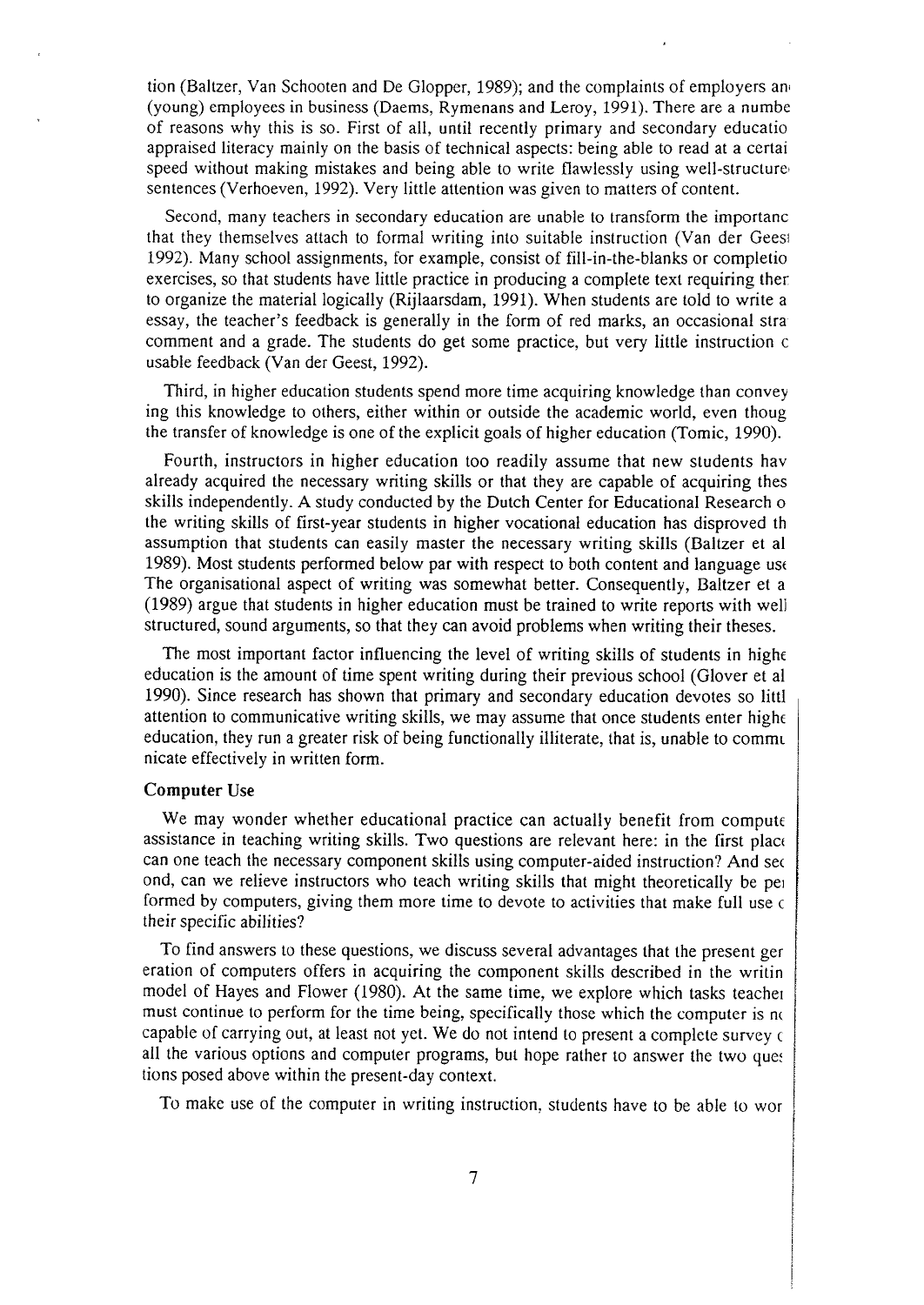with both the hardware and the software. The ability to use the computer supersedes all of the various component skills described in the model of the writing process, and it is a prerequisite for using this medium. Schools have caught on to the importance of teaching word processing. In the Netherlands most schools offer instruction in "WordPerfect", the word-processing program most commonly used there (Biemans and Van Meeuwen, 1992). The Dutch Interactive Teaching Office and the faculty of Educational Science at the University of Nijmegen have cooperated in designing an instructional computer program called WP-DAGOOG. The computer is used as a medium of instruction to teach individual students in secondary education basic word-processing skills in WordPerfect, relieving, teachers of a major portion of this labour-intensive task.

Some researchers have found that the use of word-processing programs has a positive influence on writing assignments. It is thought to improve text quality, facilitate revision and allow more insight into the writing process itself (Collins and Gentner, 1980; Van der Geest, 1986; Schwartz, Van der Geest and Smit-Kreuzen, 1992). Besides the positive impact on the writing assignment in general, various researchers have pointed out the specific advantages of word-processing programs when revising texts. Such programs make it easy to delete, replace or enter words, change the spelling and shift around sections of text. The writer consequently spends less time repeatedly rewriting the text, and can concentrate more on overall text quality (Collins and Gentner, 1980; 1990; Van der Geest, 1986; Schwartz et al., 1992). Not all of the research results on this subject confirm this positive effect, however.

Several programs have been developed to help writers with their writing assignment. Kozma (1991), for example, has developed a program to aid writers in planning and organising text. According to Kozma (1991), the program is not effective for improving text quality. Another example is the 'CONST' program, a portion of which (the list of questions) can be used to analyse writing assignments. CONST was developed at the University of Louvain in Belgium and provides computerised, intelligent writing assistance to students in higher education (Beeken, 1991). It consists of functionally structured databases and components which support and steer the text structuring process (list of questions in the form of instruction procedures and a diagrammatic description or visual representation of the text structure which has been developed or selected). The program can also be used in planning, formulating and revising a writing assignment. 'CONST' program has yet to be evaluated, so that the effectiveness of the program with respect to analysing writing assignments is unknown.

With the help of the above-mentioned program, computers can help to analyse the technical aspects of the assignment. The teacher continues to assess the chosen structure with a view to the assignment goals, the assignment subject and the readers. The abovementioned task, teacher assessment, comes into play when the actual contents of the text are being evaluated, for example when teacher and student discuss how the student went about analysing the assignment. The teacher can ask the student to clarify the line of reasoning which led him or her to choose a particular structure, focusing the student's attention on the processes underlying the product (the written outcome of the analysis).

The students' intention when beginning a writing assignment is largely determined by the motivation provided (Biggs, 1988). The degree of personal attention students receive, the amount of time the teacher spends on presenting and discussing the assignment and the teacher's body language are all clues which convey to the student how much importance the teacher attaches to the assignment. As a referent, the teacher consequently has a significant impact on the intention of the student.

The attractiveness of working with computers may contribute to positive feelings about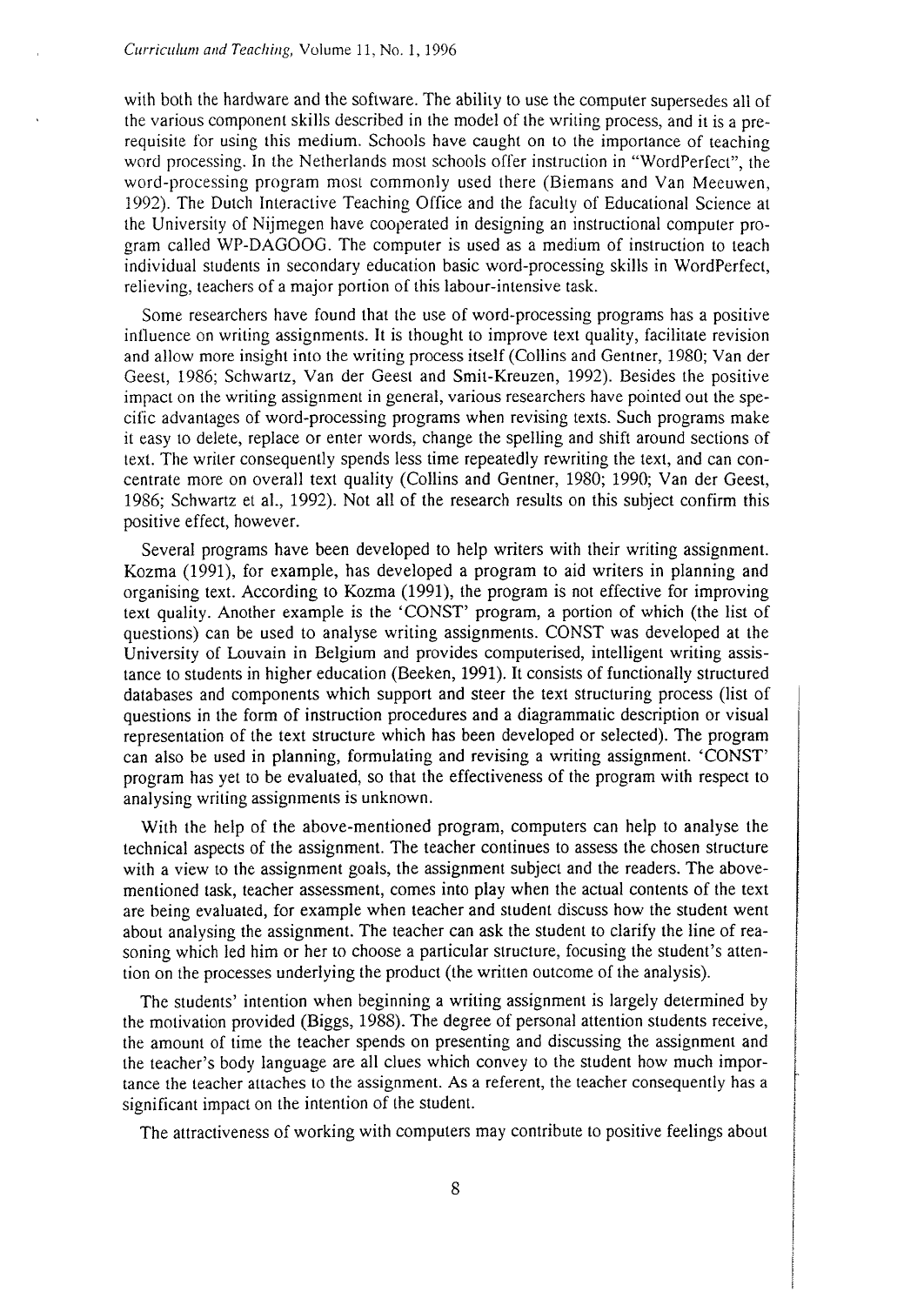writing assignments (Schwartz et al., 1992). Part of this attractiveness stems from the ease with which users can add diagrams and tables and revise the text (change the structure, cut and paste text, delete, alter text, check the spelling) and the neat appearance of the finished product. Dirkzwager and Mol (1987) have also noted positive changes in attitude when students use word-processing programs.

According to them, students are more motivated and work with greater concentration, and are more likely to revise texts. There is one distinct requirement, however: the available software must be suitable and user-friendly, and there must be enough hardware to go around (Van Zoelen and Boekenoogen, 1992). The changes in motivation mentioned above do not always lead to qualitative improvements in the written product, however.

Computers can function as a flexible information medium — a task for which they are highly suitable — when they are used to gather information via a database system and hypermedia (a combination of computers, video, CDs or laser discs where the computer runs the other media so that audio and visual information can be called up on demand in random order). The information can be tailored to an individual student's demands and is always available. If technically feasible, the system can be expanded further. By making use of this possibility, those teachers, who are used to offering tailored information to individual students can be relieved of this highly labour-intensive task.

Several authors have studied the impact of the computer on the planning process. Haas (1989) has investigated whether writing tools have any effect on the planning process. She asked expert and novice writers to produce texts using either pen and paper, a wordprocessing program, or both. The results revealed significant differences between the two media: writers who used a word-processing program spent less time on overall planning, made fewer plans before beginning to write, and did less planning at the level of the entire text than those who used pen and paper. These results applied to both expert and novice writers. This is an important finding, as it is precisely planning which is seen as a very crucial process. Haas (1989) has indicated that working with computers can also be a disadvantage: the computer screen shows less text at one time, so that the writer is unable to gain an overview of the entire text and consequently tends to concentrate on smaller units, both in the planning and the revision phase.

Van der Geest (1991) has described the Computer-Aided Writing Instruction Project (COSO) at the University of Twente. One of the objectives of the project was to develop and study the effectiveness of a writing composition curriculum emphasising planning at higher text levels, such as text content and paragraphs. This approach was supposed to counteract the negative effect of word-processing programs (see Haas, 1989). The computerised planning program did indeed prompt students to pay more attention to planning, with the result that the written products improved as well.

The computer's influence on the generating process is not always obvious. Computers used as 'surrogate teachers' during instruction have no discernible effect, according to Strickland (1987). He attributes this to instruction methods which have not been adapted to the specific opportunities which computers offer. His assumption is that the effect will become more significant when the computer is used as an intelligent hypermedium.

If the computer program makes use of a subject-specific database, then according to Gillis (1987) it can replace the teacher both in group or individual instruction. Constructing a database like this is a time-consuming task, but it only requires a one-time effort from teachers. Afterwards the exclusively with regard to a subject-specific database. Teachers can turn their attention to assessing text contents, taking into account which of the generated ideas have been selected (their relationships to one another and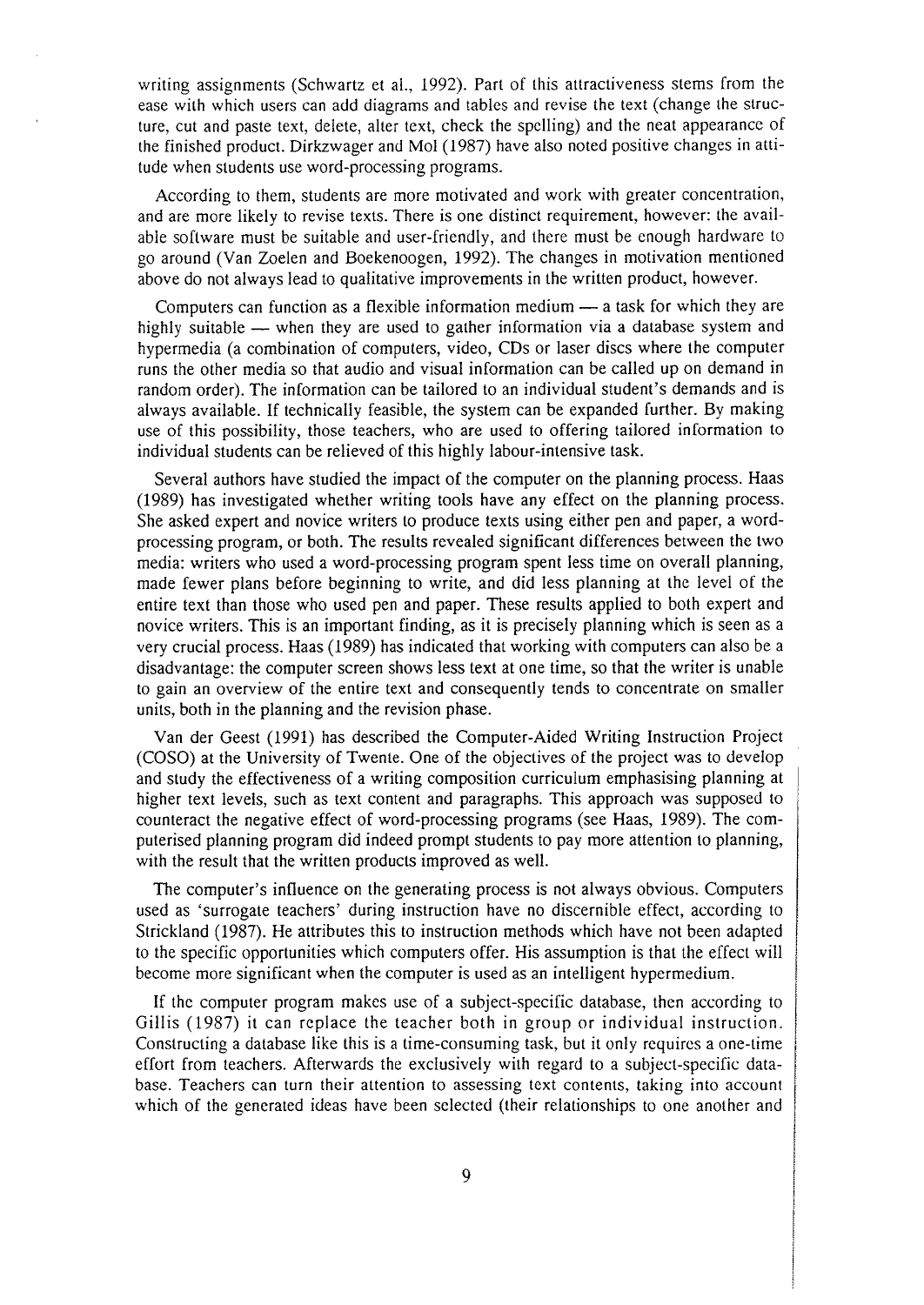their relevance within the structure). Further evaluation will be required before we can assess the effectiveness of computer programs using subject-specific data-bases in any reliable fashion.

Less experienced writers can gain significant advantages in the formulation phase by using a word-processing program. It is precisely this group that runs the risk of focusing too much on spelling, punctuation and grammar, detracting from the attention that they should be giving to the higher levels (sections and text as a whole). An automatic monitor at the lower levels (choice of words, spelling, grammar) might help them shift their attention to higher levels.

At the word and sentence level, the computer can be utilized to steer text formulation, for example by means of the BOUWSTEEN and COGO programs, which assist in constructing and diagramming sentences (Pijls, Daelemans and Kempen, 1987) or a computer program developed by Van der Linden which teaches students to conjugate verbs (1990). For text writing, however, it is precisely the higher levels that are important: text cohesion and the proper organisation of the material into sections and paragraphs. These are levels which computers are unequipped to deal with as yet, leaving this as an important task for teachers.

A computer program which traces mistakes in texts by comparing patterns was designed by Hull, Ball, Fox, Levin and McCutchen (1987). The program concentrates on structure, punctuation, grammar, word choice and spelling, marking each occurrence of a particular type of mistake in the text so that the writer's attention is drawn to it. The program also explains the rule associated with the error and sometimes even shows how errors can be corrected. Hull et al. (1987) assume that many mistakes come about because writers do not apply the rules correctly. In addition, they also believe that this method not only teaches writers to correct their mistakes but also helps them to develop general analytic skills, including the ability to make rational choices.

As in the formulation phase, computers can be used to assess the lower levels of the revisions phase. The assessment of text as a whole continues to be the teacher's task. The student develops an internal monitor by internalising the evaluation criteria applied by the external monitor and explained during feedback. External monitors may be teachers, fellow-students or computer programs. A writer's internal monitor focuses on those levels which external monitors have brought to his or her attention. The internal monitor, then, develops separately from the medium, but it is nevertheless derived from the level on which the medium is focused during feedback. The theoretical nature of the discussion in this paragraph can be attributed to a lack of empirical data.

Suppose that a writer only obtained feedback from an external monitor in the form of a computer program, his or her internal monitor only would target the lower levels of writing. These are the levels about which the computer provides feedback, with the evaluation focusing mainly on the technical aspects of the writing process. To ensure that the internal monitor also learns to evaluate text at the higher levels, the writer must receive feedback from a teacher.

# **New Developments in Computers**

Computer programs are shifting from computer-aided instruction in individual component skills, (i.e. programs focusing on spelling, sentence structure, planning, etc.) to integrated programs that fall within the realm of artificial intelligence: word-processing programs with planning modules, techniques for adding summaries, options which allow users to take separate notes and add these to the text, help screens that can be called up while working, graphics capabilities, access to database systems and checking options. It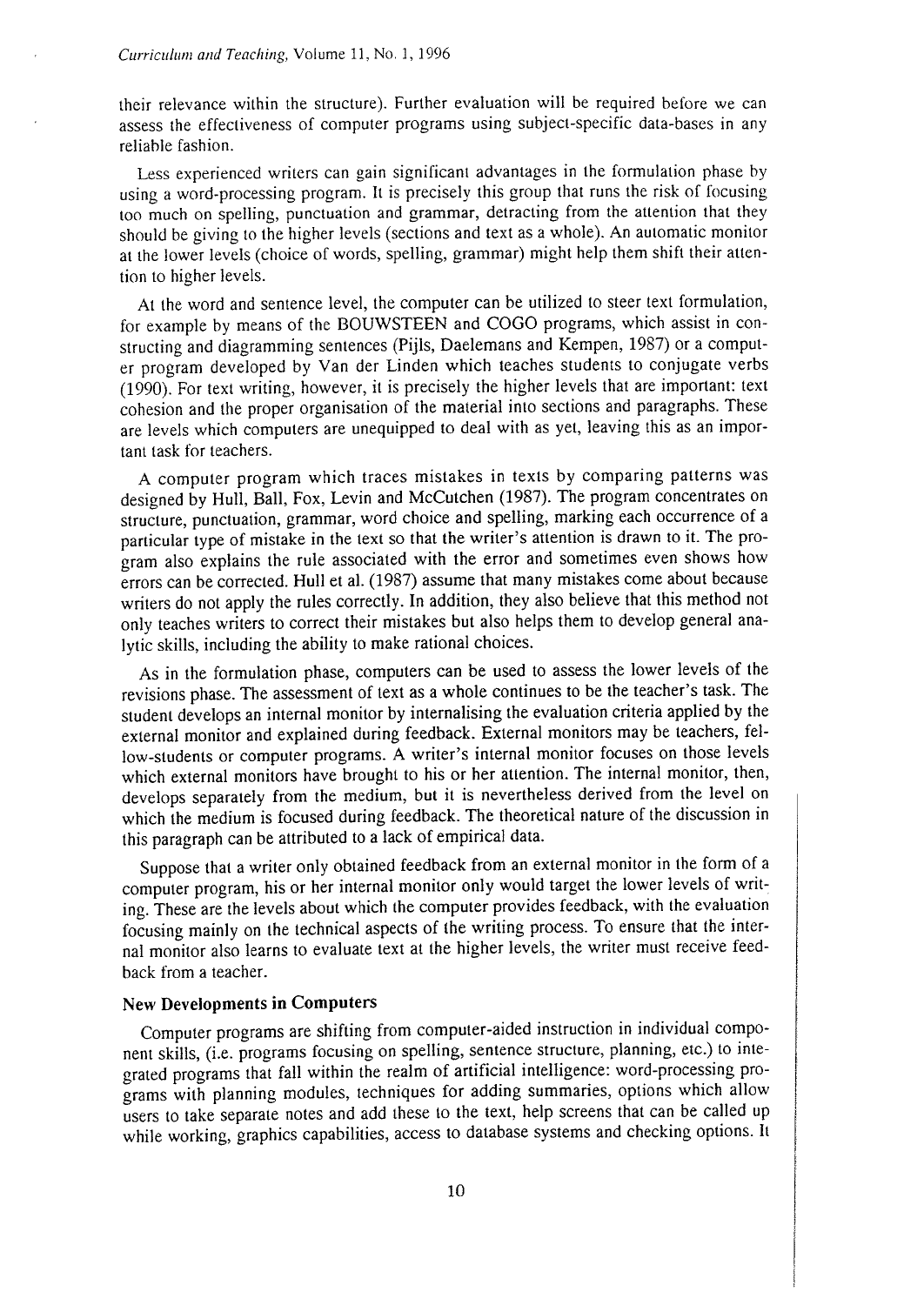is even possible to link various programs, increasing the number of possibilities even further. Because such programs are still being developed, few evaluations have been carried out to date. In theory integrated programs should improve the writing process (Tennyson, 1989). One can wonder whether such advanced systems make the computer too intelligent, so that it is the computer that thinks instead of the user. The computer should offer people a learning environment in which they can use and develop their own intelligence.

Even advanced programs are of little use at the higher levels of writing, however. The underlying problem is that all of the input that the program is supposed to respond to and all of the possible feedback has to be called up into memory first. That means that a specific database has to be developed for each subject, an almost impossible task. Such programs are effective for restricted assignments which focus on a specific subject, and for which a data-base has already been designed, but run into problems when the writing assignment is open. Open assignments are hardly possible.

#### **Alternative Frameworks: Information-processing vs. Connectionism**

Because the present generation of computers is unable to cope with this enormous quantity of information, in recent years the neuronal network approach (connectionism) has attracted a great deal of attention. Until the 1990s, many cognitive scientists thought that the information-processing approach offered an appropriate explanation for human cognition. In the past decade, however, a competing framework has been established that is known as connectionism. We will describe this alternative framework only briefly within the scope of this article. The basic ideas of connectionism are that information can be decomposed into elements. Between these elements are a large number of connections. According to McClelland (1988) connectionism depicts human cognition as a network of connections between simple, but numerous, processing units.

There are differences between the information-processing approach and connectionism. First, the latter assumes that there are no particular rules that the system follows. Second, in contrast to the information-processing approach, where cognitive are assumed to occur in discrete phases (i.e. serially), the connectionist approach allows for parallel processing. Because many connections can be active at one and at the same time, the connectionist approach is more consistent with the functioning of the brain than the information-processing approach; the brain too is composed of many neurons that are connected to one another in various complex ways.

Until recently the computer metaphor was used to study human cognitive processing. Gradually the *computer metaphor* offered by the information-processing approach is being replaced by the brain metaphor (Rummelhart, 1989). For many researchers connectionism has become a more attractive alternative to explain human cognition, but also to design better computers which are better able to assist human cognitive processing. Instead of the computer, man has become the metaphor (Vroon and Draaisma, 1986). Although promising, the neuronal network approach can only be applied at the lower levels of writing skills. The approach works with programs which recognise patterns arising in a network that performs parallel processing. Unlike the usual computers which perform operations sequentially, neuronal networks are able to perform a whole range of operations simultaneously. This type of network does not function on the basis of predetermined if-then rules, nor are such networks instructed ahead of time what they are supposed to respond to and in which fashion: they themselves seek out solutions to problems and learn by experience (Boden, 1992).

As writing involves thinking and problem solving, it seems likely that parallel processing occurs during those activities (Eysenck and Keane, 1990). According to Boden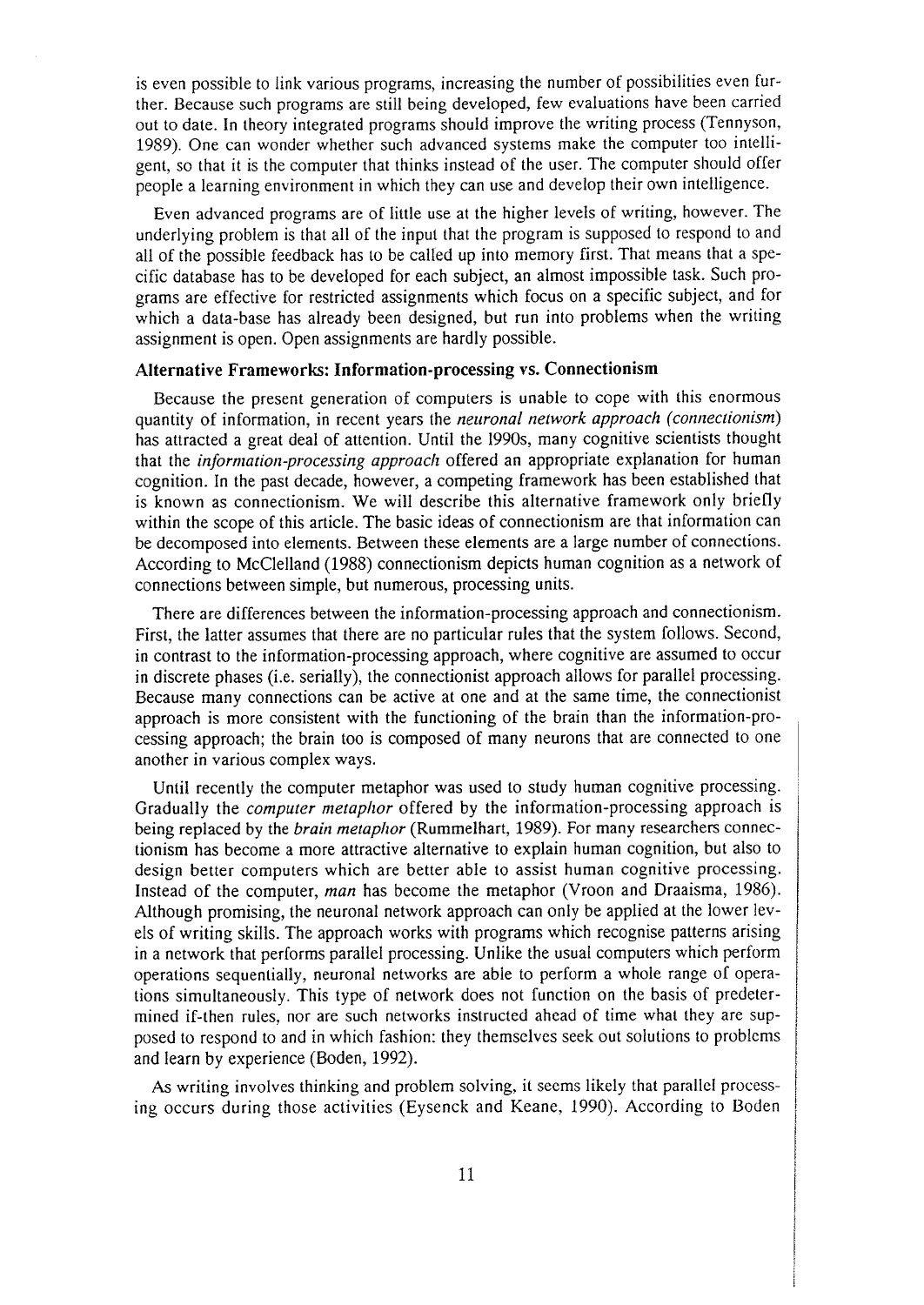(1992), the computer cannot replace the human brain, but it can help to generate ideas. A writer might, for example, indicate a starting situation. The computer offers relevant ideas, and the writer makes a selection, in this way steering the ideas. The advantages of this approach are that the computer is able to cover a much larger and more complex domain than human beings, and that it is not limited by preconceptions which might eliminate certain ideas ahead of time.

By using computer networks, students are able to send messages to other students by electronic mail. They write for a "live" public, and that can be highly motivating in and of itself. Students can also use electronic mail to provide one another with feedback on the material covered in their texts. Note that the feedback is not given by the computer, but by the person receiving the message. The computer is used only as a transmission medium.

# **Implementation Criteria**

Until now the article has focused on the educational psychology side of computer use. When it comes to actual implementation in the teaching-learning process, however, we must be aware of other issues as well (Van Zoelen and Boekenoogen, 1992; Schwartz et al., 1992; Suppes, 1992).

Mirande and Leiblum (1990) have developed three sets of criteria for selecting applications for computer-aided instruction: economic criteria, educational criteria, and teacherspecific criteria.

Supper (1992) has identified a number of problems associated with computer-aided instruction. These are: how do we organize instruction in writing skills when using computers; how do we teach teachers and students to operate the equipment and run the programs; how can we make use of the student data acquired by the computer in a responsible fashion (for example test results)? He has also identified advantages, however. Instruction can be adapted to individual needs. Computer-aided instruction can be costeffective in the long run; it allows instruction to be decentralised and makes continuing adult education simpler.

#### **Concluding Remarks**

We stated that a person is considered to possess writing skills when he or she can express the message to be conveyed in written form, taking account of those for whom the message is intended and what the written text is supposed to achieve. The component skills needed to do this can be acquired in phases. Once acquired, these skills are integrated into a higher hierarchical structure (Gagné and Briggs, 1979) which is constructed simultaneously and which makes it possible to write a text that meets the requirements of the writing assignment, whether explicit or not.

Less experienced, novice writers do not possess these component skills to the same degree, if they possess them at all. They must first acquire these skills before they can improve their writing. A good internal monitor is the most obvious skill lacking, and current educational practice makes it the most difficult one to acquire.

Computer use seems to be attractive to students. Working with computers may contribute to positive feelings about writing assignments (Schwartz et al., 1992). Such feelings can be attributed to the ease with which students can manipulate their text. When students use word-processing programs, their attitude becomes more positive, they are more motivated and work with greater concentration (Dirkzwager and Mol. 1987).

One of the questions posed in the article is whether writing skills can be taught using computer-aided instruction. Most of the answers found in computer-aided writing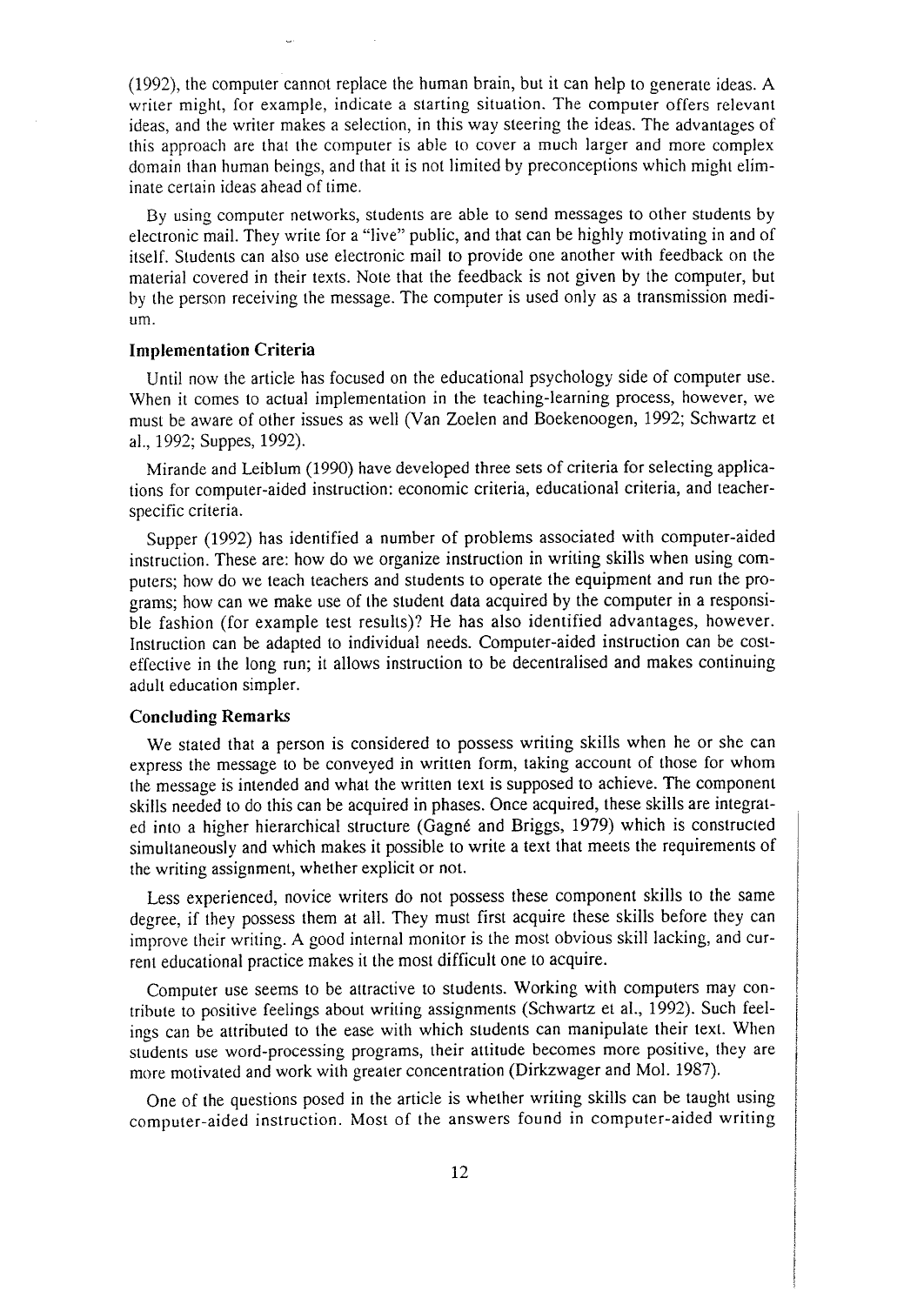research affirmative. Computer use has a positive impact on writing assignments in general. A computerised planning program, for example, seems to prompt students to pay more attention to planning. Not only are the students engaged in more planning, but the effect is that the written products improve as well (Vander Geest, 1991).

Word-processing programs offer specific advantages when students revise texts. They are more likely to take on the tasks of revising text in the first place. Most research on this subject confirms this positive effect (Collins and Gentner, 1980; Dirkzwager and Mol. 1987; 1990; Schwartz et al., 1992; Van der Geest, 1986).

The opportunities afforded by the computer for instruction in writing are well suited to the technical aspects of the writing process. There are computer programs available which focus on component skills at the lower levels, such as spelling and sentence structure. Such programs can often bring about an improvement in these skills, but it is unclear, yet, whether the knowledge acquired actually sticks and whether the writing process as a whole improves. Someone who has no trouble with spelling may still not be able to monitor his or her own writing process, and texts without spelling errors are not necessarily satisfactory texts (Schwartz et al., 1992). Suitable software is not always available (Van Zoelen and Boekenoogen, 1992); neither is there always enough hardware to go around. Students must be able to type reasonably well and work with hardware and software. Teachers often lack the knowledge and skills needed to run computers for educational purposes, and not every teacher is convinced of the usefulness of computer use in education, so that actual use is still limited (Ten Brummelhuis and Plomp, 1993). In addition, primary and secondary education tends to focus on the lower levels (spelling, verb conjugation, grammar, sentence structure), whereas higher education pays very little attention to these levels, focusing instead on text structure and content. Until now, teachers in higher education have had little to gain from computer programs which focus on writing skills at the lower level.

The contribution of computer-aided instruction to the acquisition of writing skills in higher education is rather limited. The computer can take over informing and 'mechanical' tasks (Robertson, 1986; Dirkzwager and Mol. 1987). This does not mean that less is required of teachers, but that their efforts must be redirected, giving alternative forms of teacher-student behaviour a chance. There is no need to focus primarily on technical aspects; instead attention can be given to discussing content. The teacher evaluates the contents of the text with a view to the student's underlying line of reasoning. Teachers can consider whether the student's message has been conveyed and why a particular message has prompted the student to take a particular approach. In this way, they examine the writing process and the communicative goals of writing, an aspect which has fallen by the wayside until now due to lack of time. The technical side of the finished product can be checked by computer to a large extent.

Development of such programs continues and researchers are involved in designing suitable programs. The focus is on integrated programs within the realm of artificial intelligence, with word-processing programs incorporating modules which, for example, assist the student in planning, adding summaries, checking options, and gaining access to database systems.

Researchers also agree that computer programs may relieve teachers giving them more time to devote to activities other than lower level writing. Computers can be used to teach individual students basic word-processing skills. There are programs to help students analyse the technical aspects of the writing assignment (Schwartz et al., 1992). Teachers who are used to offering tailored information to individual students, can be relieved of this task when computers are used to gather information via a database system. There are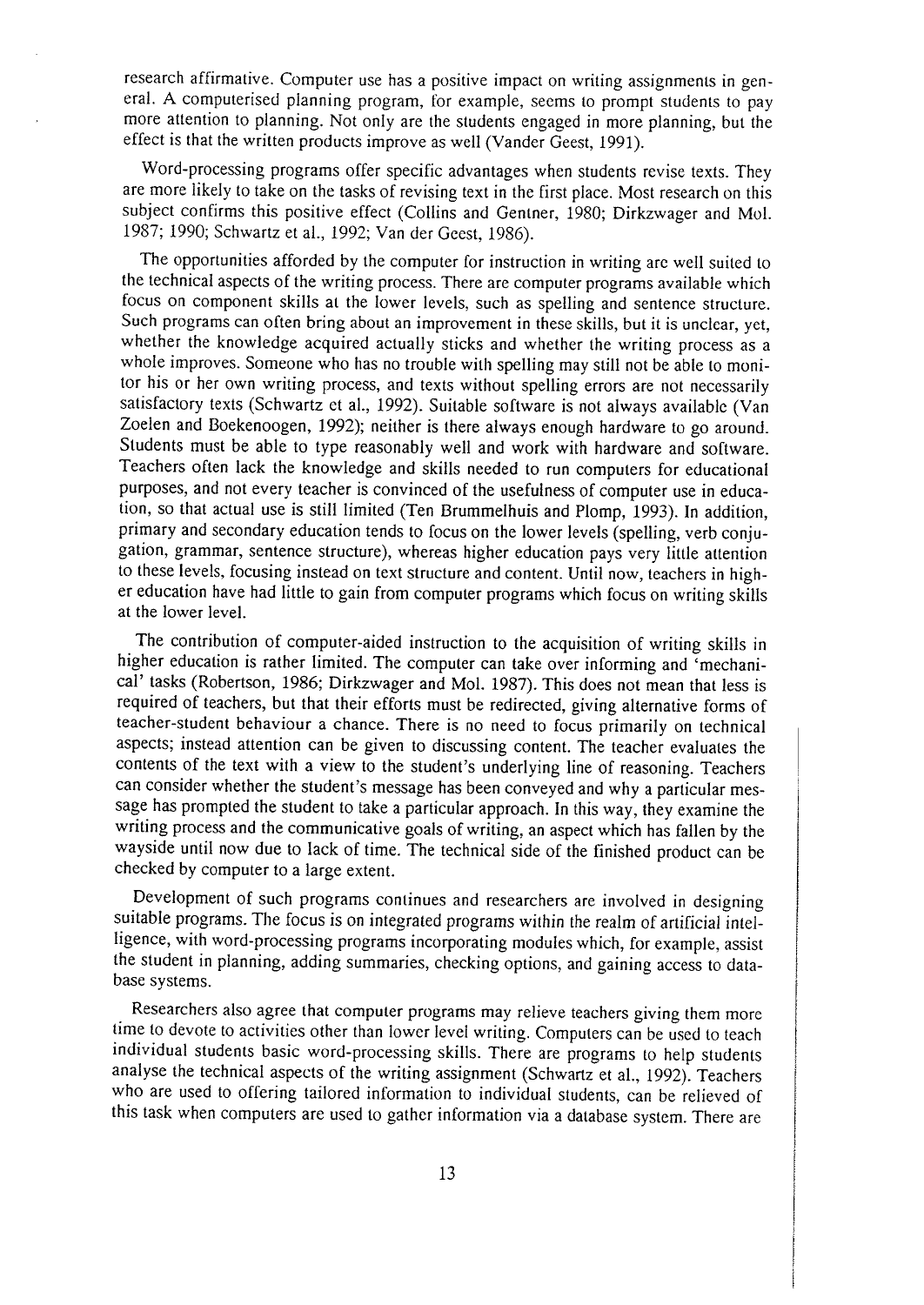also programs which can trace mistakes in texts. The program marks each occurrence of a particular type of mistake in the text, i.e. sentence structure, punctuation, grammar, word choice, and spelling.

From an educational point of view, the findings and new developments mentioned above are significant and promising for the future of educational practice. The most important factor influencing the level of writing skills of students in higher education is the amount of time spent writing during their previous school careers (Glover et al., 1990). Since research has shown that primary and secondary education devotes so little attention to communicative writing skills, we may conclude that once students enter higher education, they run a greater risk of being functionally illiterate, i.e. unable to communicate effectively in written form.

There should be a single, uninterrupted line of development in writing instruction extending from primary school right through to higher education. Writing skills are acquired in phases, by practising and receiving specific feedback on the results. By combining a teacher-oriented and an interactive approach (Rijlaarsdam, 1989), we can begin in primary school to provide instruction and practice in the effective components of writing, by clarifying those components that students are capable of handling at that time. This means being very sensitive to whether the necessary prior knowledge is present and the preceding levels of skill have been achieved. For the time being this seems like utopia.

# **NOTE**

This study was supported in part by a grant from The Open University, The Netherlands.

#### **REFERENCES**

Applebee, A. N. (1984). Writing and reasoning. Review of Educational Research, 54, 577-596.

- Baltzer, J. E., Schooten, E. van and Glopper, K. de, (1989). De taalvaardigheid van eerstejaars hbo-sudenten. [Word skill of first-year students in higher vocational education]. Amsterdam: SCO.
- Beeken, J. (1991). CONST: Computerondersteunde schrijftechnieken. [Computer-aided writing techniques]. Schrijven in moedertaal en vreemde taal, 2, 169-175.
- Bereiter, C. (1980). Development in writing. In L. W. Gregg and Steinberg E. R. (Eds.), Cognitive processes in writing Hillsdale, New Jersey: Lawrence Erlbaum Associates.
- Bereiter, C. and Scardamalia, M. (1985). Cognitive coping strategies and the problem of inert knowledge. In Chipman, S. F., Segal, J. W. and Glaser, R. (Eds.), Thinking and learning skills, vol. 2. Hillsdale, New Jersey: Lawrence Erlbaum Associates.
- Biemans, H. and Meeuwen, D. van (1992). De computer ala pedagoog. [Computer as pedagogue]. Didaktief, 22, 2, 26-27.
- Biggs, J. (1988). Approaches to learning and to essay writing. In Schmeck, R. R. (Ed.), Learning strategies and learning styles. New York: Plenum Press.
- Boden, M. (1992). Creativiteit. Houten: Unieboek.
- Brummelhuis, A. ten and Plomp, Tj. (1993). Computergebruik in het basisonderwijs. [Computer use in elementary education]. Zoetermeer: Ministerie van Onderwijs en Wetenschappen.
- Brummelhuis, A. ten and Plomp, Tj. (1993). Computergebruik in het voortgezet onderwijs. [Computer use in secondary education]. Zoetermeer: Ministerie van Onderwijs en Wetenschappen.
- Bryson, M., Bereiter, C., Scardamalia M. and Joram, E. (1991). Going beyond the problem as given: problem solving in expert and novice writers. In Sternberg, R. J. and Frensch P.A. (Eds.), Complex problem solving: principles and mechanisms. Hillsdale, New Jersey: Lawrence Erlbaum Associates.
- Collins, A. and Gentner, D. (1980). A framework for a cognitive theory of writing. In Gregg L. W.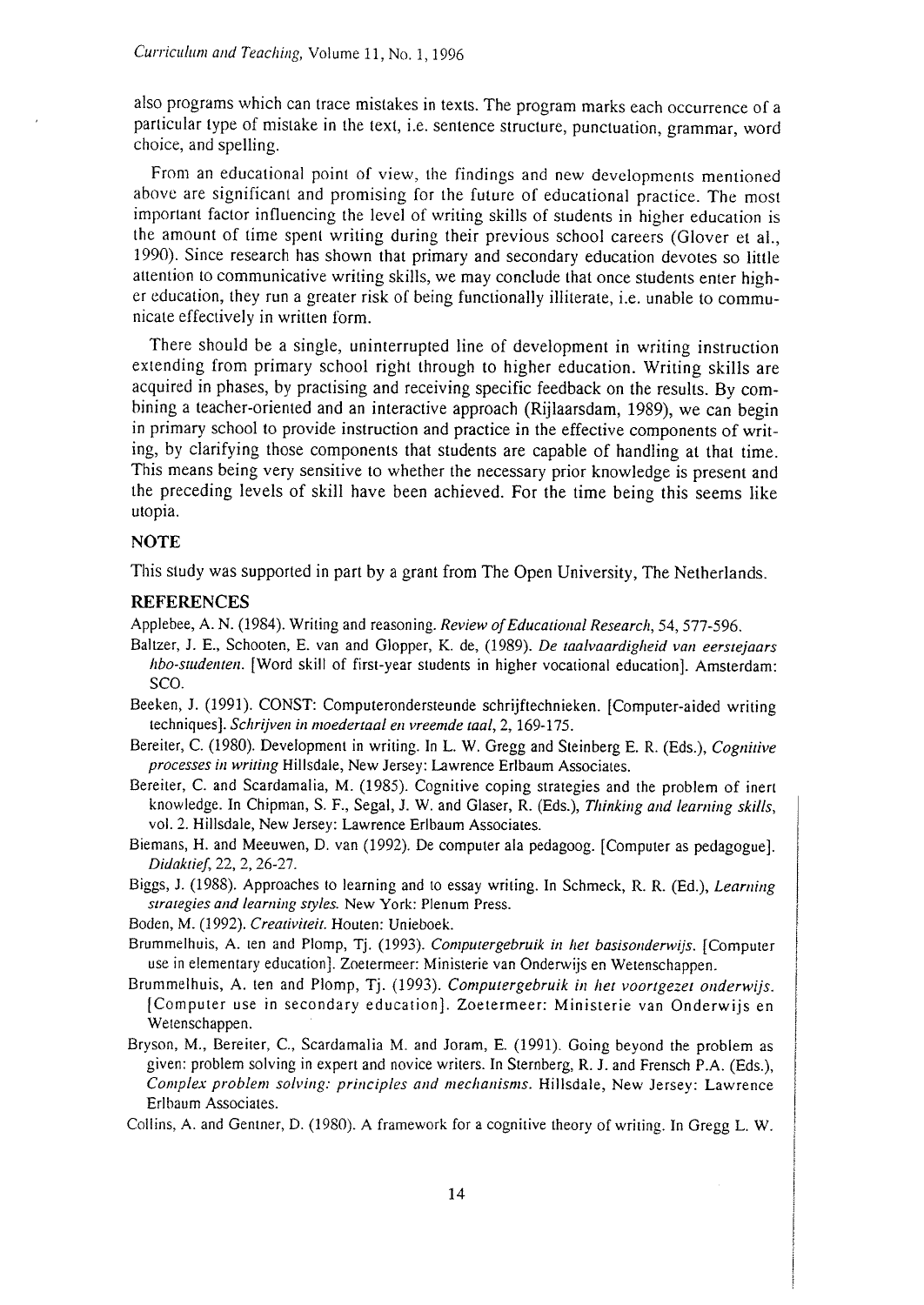and Steinberg, E. R. (Eds.), Cognitive processes in writing. Hillsdale, New Jersey: Lawrence Erlbaum Associates.

- Daems, F., Rymenans, R. and Leroy, G. (1991). Kwaliteit van het moedertaalonderwijs. [Quality of mother language education]. Antwerpen: Departement Didactiek en Kritiek.
- Daems, F., Rymenans, R. and Leroy, G. (1992). Geletterdheid op achitien jaar. Peiling naar de lees-en schrijfvaardigheid bij het einde van het secundair onderwijs. [Literacy on the age of eighteen. Assessment of reading and writing skills at the end of secondary education]. Antwerpen: Departement Didactiek en Kritiek.
- de Beaugrande, R. (1983). Linguistic and Cognitive Processes in Developmental Writing. International Review of Applied Linguistics in Language Teaching, 21, No. 2, 125-144.
- Dirkzwager, A. and Mol. M. (1987). Onderwijskundig computergebruik. [Educational computer use]. Amsterdam: Addison-Wesley.
- Eysenck, M. W., and Keane, M. T. (1990). Cognitive Psychology. Hove: Lawrence Erlbaum Associates.
- Flower, L. (1979). Writer-based prose: a cognitive basis for problems in writing. College English, 41, 1, 19-37.
- Flower, L. and Hayes, J. (1980). The dynamics of composing: making plans and juggling constraints. In Gregg, L. W. and Steinberg, E. R. (Eds.), Cognitive processes in writing Hillsdale, New Jersey: Lawrence Erlbaum Associates.
- Gagné, R. M. and Briggs, L. J. (1979). Principles of instructional design. New York: Holt, Rinchart and Winston.
- Geest, Th. van der (1986). De computer in het schrijfonderwijs. Perspectief voor een procesbenadering. [Computer use in writing education. Perspective for a process approach]. Enschede: Universiteit Twente.
- Geest, Th. van der (1991). Effecten van computerondersteund procesgericht schrijfonderwijs. [Effects of computer-aided writing instruction]. Schrijven in moedertaal en vreemde taal, 2, 157-168.
- Geest, Th. van der (1992). Schrijfonderwijs: de moeizame stap van beschrijving naar voorschrift. [Writing education: the laborious step from description to prescription]. In Linden W. J. van der, Mommers, M. J. C., Peters, J. J. and Tomic, W. (Eds.), Onderwijskunde in de klas. Lisse: Swets and Zeitlinger.
- Gein, J. van de (1991). Het benul van de zin. [The notion of the sentence]. Schrijven in moedertaal en vreemde taal, 40, 2, 102-111.
- Gelderen, A. van (1991). De kennis van 11-en 12-jarigen over tekstproduktie; leerlingen aan het woord. [Knowledge of 11 and 12 year old pupils about text production; pupils speaking]. Schrijven in moedertaal en vreemde taal, 40, 2, 68-79.
- Gillis, P. D. (1987). Using computer technology to teach and evaluate prewriting. Computers and the Humanities, 21, 3-19.
- Gleitman, H. (1991). Psychology, Third edition. New York: Norton.
- Glover, J. A., Ronning, R. R. and Bruning, R. H. (1990). Cognitive psychology for teachers. New York: Macmillan Publishing Company.
- Haas, Ch. (1989). How the writing medium shapes the writing process: effects of word processing on planning. Research in the teaching of English, 23, 2, 181-207.
- Hayes, J. and Flower, L. (1980). Identifying the organization of writing processes. In Gregg, L. W. and Steinberg, E. R. (Eds.), Cognitive processes in writing. Hillsdale, New Jersey: Lawrence Erlbaum Associates.
- Hull, G., Ball, C., Fox, J. L., Levin, L. and McCutchen, D. (1987). Computer detection of errors in natural language texts: some research on pattern-matching. Computers and the Humanities, 21. 103-118.
- Janssen, T. and Overmaat, M. (1990). Tekstopbouw en stelvaardigheid. Een onderzoek naar de effecten van twee experimentele methoden voor tekstopbouw. [Text structure and writing skills]. Lisse: Swets and Zeitlinger.
- Janssen, D. and Schilperoord, J. (1991). Tekstplanning en tekstproduktie. [Text planning and text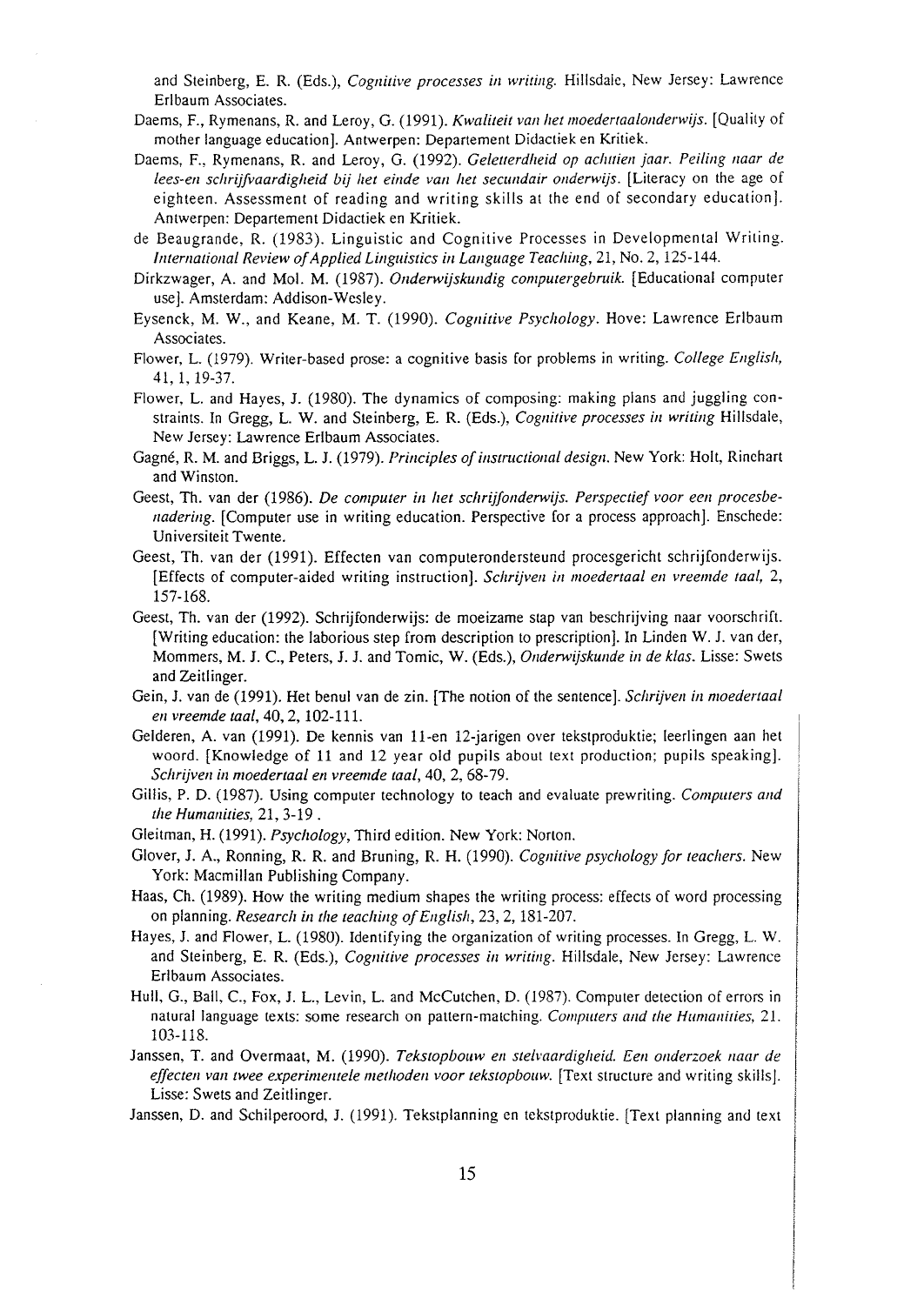production]. Schrijven in moedertaal en vreemde taal, 40, 2, 80-91.

- Kellogg, R. T. (1987). Writing performance, effects of cognitive strategies. Written Communication, 4, 3, 269-298.
- Kennedy, M. L. (1985). The composing process of college students writing from sources. Written Communication, 2, 4, 434-456.
- Kozma, R. B. (1991). Computer-Based Writing Tools and the Cognitive Needs of Novice Writers. Computers and Composition: a Journal for Teachers of Writing, 8, No. 12, 31-45.
- Kuhlemeier, H. and Bergh, H. van den (1989). De proefpeiling Nederlands: een onderzoek naar de haalbaarheid van peilingsonderzoek in het voortgezet onderwijs. [Feasibility evaluation study in secondary education]. Arnhem: CITO.
- Linden, J. van der (1990). Effecten van computergestuurd spellingonderwijs. [Effects of computeraided spelling instruction]. Didaktief, 20, 6, 4-6.
- Loo, M. van der (1992). Het individuele schrijfproces. [Individual writing process]. In Janssen, D. M. L., Hoven, P. J. van den, Münstermann, H. G. W., Stijnen, P. J. J. (Eds.), Beleidsnota's. Leiden: Stenfer Kroese.
- McClelland, J. L. (1980). Connectionist Models and Psychological Evidence. Journal of Memory and Language, 27, 107-123.
- Mirande, M. J. A. and Leiblum, M. L. (1992). De top-25 van een studierichting over selectie en toepassingsmogelijkheden voor computerondersteund onderwijs-. [Top 25 of a departmentabout selection and application of computer-aided instruction]. Onderzoek van onderwijs, 5, 19-21.
- Newell, A., and Simon, H. A. (1972). Human problem solving. Englewood Cliffs, NJ: Prentice-Hall.
- Oostdam, R. J. (1991). Argumentatie in de peiling; Een aanbod-en prestatieneiling van argumentatievaardigheden in het voortgezet onderwijs. [Assessment of argumentation skills in secondary education]. Amsterdam: SCO.
- Overmaat, M. (1991). Lezen en schrijven met behulp van tekstschema's. De effecten van experimenteel tekstschema-onderwijs in de bovenbouw van het voortgezet onderwijs. [Reading and writing with aid of text diagrams in upper grades of secondary education]. Lisse: Swets and Zeitlinger.
- Pijls, F., Daelemans, W. and Kempen, G. (1987). Artificial intelligence tools for grammar and spelling instruction. Instructional Science, 16, 319-336.
- Robertson, M. (1986). "Is anybody listening?": Responding to student writing. College Composition and Communication, 37, 1, 87-91.
- Rijlaarsdam, G. (1989). De consequenties van schrijfonderzoek voor schrijfonderwijs. [Consequences of writing skill research for writing education]. Levende Talen, 440, 268-270.
- Rijlaarsdam, G. (1991). Intra- en intertalige transfer van schrijfvaardigheidsonderwijs. [Intra-and inter-language transfer of writing skills education]. Schrijven in moedertaal en vreemde taal, 40,  $2, 9-22.$
- Rumelhart, D. E. (1989). The architecture of mind: A connectionist approach. In M. I. Posner (Ed.), Foundations of Cognitive Science. (pp. 133-159). Cambridge: Bradford Books.
- Sanders, T. (1991). Tekststructuur in teksten van onervaren schrijvers; van tekstanalyse naar een criterium voor tekstkwaliteit. [Text structure in texts of inexperienced writers; from text analysis to a criterion for text quality]. Schrijven in moedertaal en vreemde taal, 40, p. 35-46.
- Schuurs, U. and Bergh, H. van den (1991). Geleide revisie: de effecten van twee soorten feedback. [Guided revision; effects of two types of feedback]. Schrijven in moedertaal en vreemde taal, 40, 2, 92-101.
- Schwartz, H. J., Geest, Th. van der and Smit-Kreuzen, M. (1992). Computers in writing instruction. International Journal of Educational Research, 17, 1, 37-49.
- Steinberg, E.R. (1980). A garden of opportunities and a ticket of dangers. In Gregg, L. W. and Steinberg E. R. (Eds.), Cognitive processes in writing Hillsdale, New Jersey: Lawrence Erlbaum Associates.
- Stotsky, S. (1990). on planning and writing plans-or beware of borrowed theories. College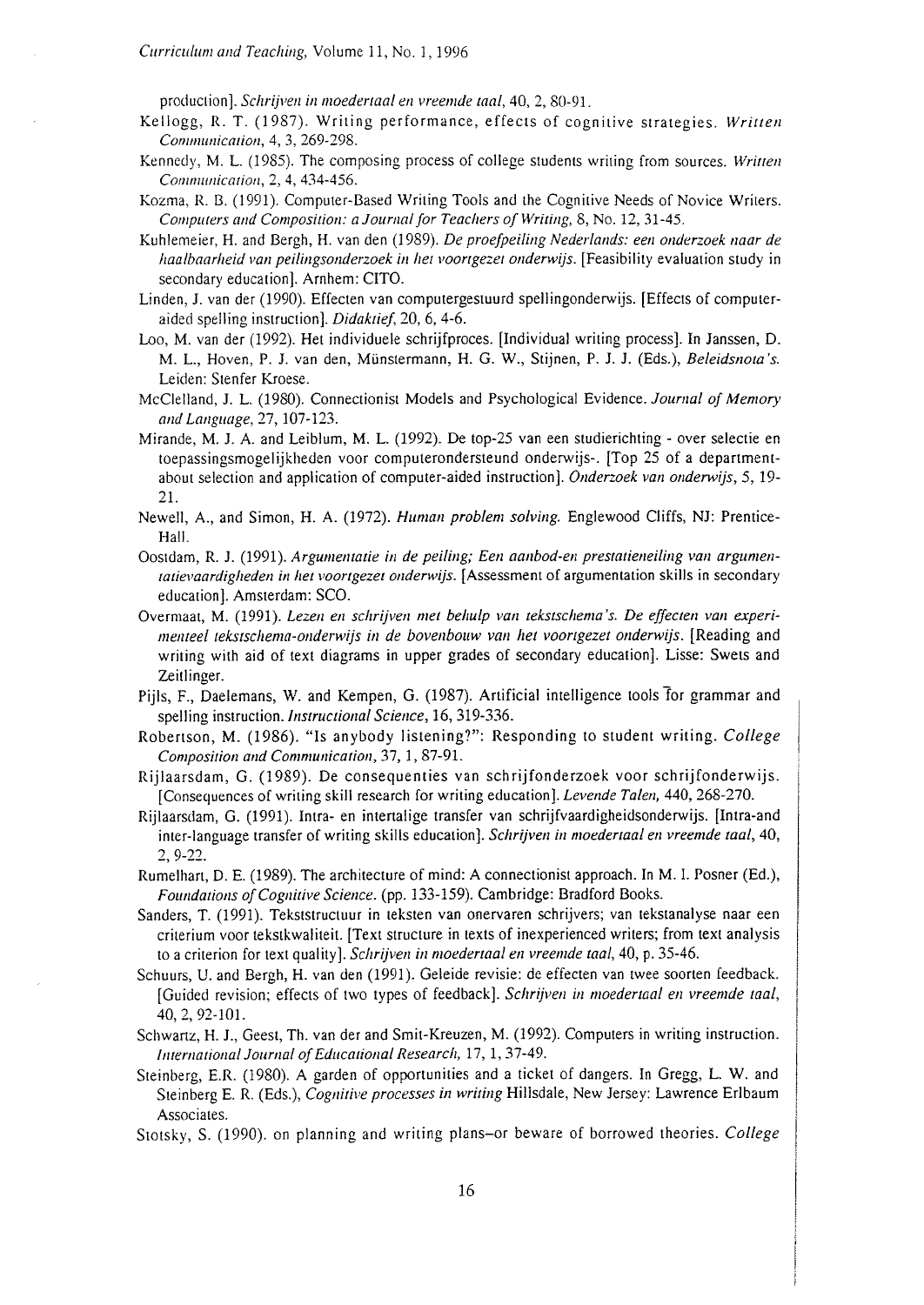Composition and Communication, 41, 1, 37-57.

- Strickland, J. (1987). Computers, invention, and the power to change student writing. Computers and Composition, 4, 7-26.
- Suppes, P. (1992). International computers: past, present, and future. International Journal of Educational Research, 17. 1, 5-17.
- Tennyson, R. D. (1989). Computer-based enhancements for the improvement of learning. In Dijkstra S., Hout-Wolters, B. H. A. M. van and Sijde, P. C. van der, (Eds.), Research on instruction, design and effects. New Jersey: Englewood Cliffs.
- Tomic, W. (1990). Het Nederlands onderwijs in hoofdlijnen. [Dutch education in main lines]. Heerlen: Open Universiteit.
- Verhoeven, L. (1992). Handboek lees-en schrijfdidactiek. Functionele geletterheid in basis-en voortgezet onderwijs. [Text book of reading and writing education. Functional literacy in elementary and secondary education]. Lisse: Swets and Zeitlinger.

Vroon, P. A. and Draaisma, D. (1986). De mens als metafoor. [Man as metaphor]. Baarn: Ambo.

Zoelen, L. van and Boekenoogen, M. (1992). Computers in het basisonderwijs. [Computers in elementary education]. Didaktief, 22, 3, 21-23.

ADDRESS FOR CORRESPONDENCE: Dr Welko Tomic, The Open University, PO Box 2960, 6401 DJ Heerlen, The Netherlands.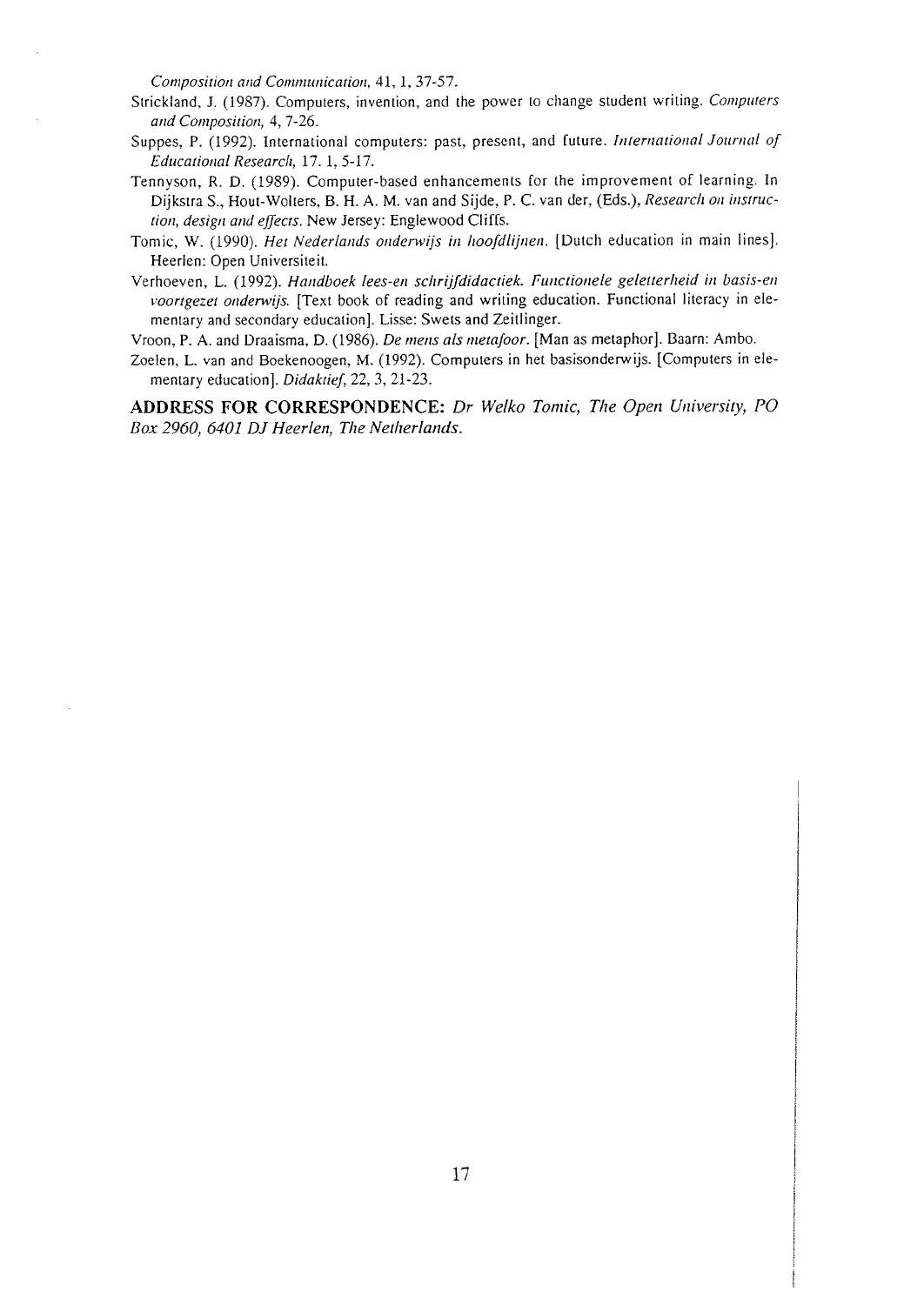| Components<br>of the Writing<br>Model | Activities                                                                                                                                                  | Exper-<br>ienced<br>Writers | Inexper-<br>ienced<br>Writers | Source                                                        |
|---------------------------------------|-------------------------------------------------------------------------------------------------------------------------------------------------------------|-----------------------------|-------------------------------|---------------------------------------------------------------|
| Task-<br>environment                  | Puts a great deal of<br>time into analysing the<br>assignment and clarifying<br>the assignment goals.                                                       | $\ddot{}$                   |                               | Bryson et al.<br>Glover et al.                                |
|                                       | Starts writing directly<br>after the assignment is<br>given.                                                                                                |                             | $\ddot{}$                     | Rijlaarsdam,                                                  |
| Knowledge<br>Environment              | Either already knows a<br>great deal about the<br>subject or knows how<br>to acquire this<br>knowledge efficiently.                                         | $\pmb{+}$                   |                               | Rijlaarsdam,<br>Glover et al.                                 |
|                                       | Knowledge of the type<br>of text required.                                                                                                                  | +                           |                               | Van der Loo,                                                  |
|                                       | Has developed solution<br>blueprints for the various<br>types of assignment and<br>makes use of these acquired<br>procedures to tackle a new<br>assignment. | $\boldsymbol{+}$            |                               | Bryson et al.                                                 |
|                                       | Is able to size up<br>readership accurately and<br>select the information<br>that readers will need.                                                        | +                           |                               | Bereiter, 198<br>Flower, 1979<br>Rijlaarsdam,                 |
|                                       | Simply writes down everything<br>he/she knows about the<br>subject.                                                                                         |                             | +                             | Rijlaarsdam,                                                  |
|                                       | Searches memory for<br>associated ideas targeting<br>similar goals, in this way<br>creating a hierarchical<br>order.                                        | +                           |                               | Biggs, 1988<br>Bryson et al.<br>Rijlaarsdam,<br>Van Gelderen, |
|                                       | Only in a later phase does<br>he/she try to recall<br>details relating to the<br>subject itself.                                                            | $\,{}^+$                    |                               |                                                               |
|                                       | Reads and rereads source<br>material actively.                                                                                                              | +                           |                               | Rennedy, 1985                                                 |
|                                       | Scribbles comments in the<br>margins, underlines<br>passages in the text and<br>takes notes related to the<br>main idea of the text<br>while reading.       | $\ddot{}$                   |                               | Rennedy, 1985<br>Glover et al.                                |
|                                       | Makes frequent use of<br>literal quotations.                                                                                                                |                             | $\ddot{}$                     | Kennedy, 1985<br>Rijlaarsdam,                                 |

 $\bar{\psi}$ 

# Appendix: Table 1<br>Major Differences Between Experienced and Inexperienced Writers

 $\lambda$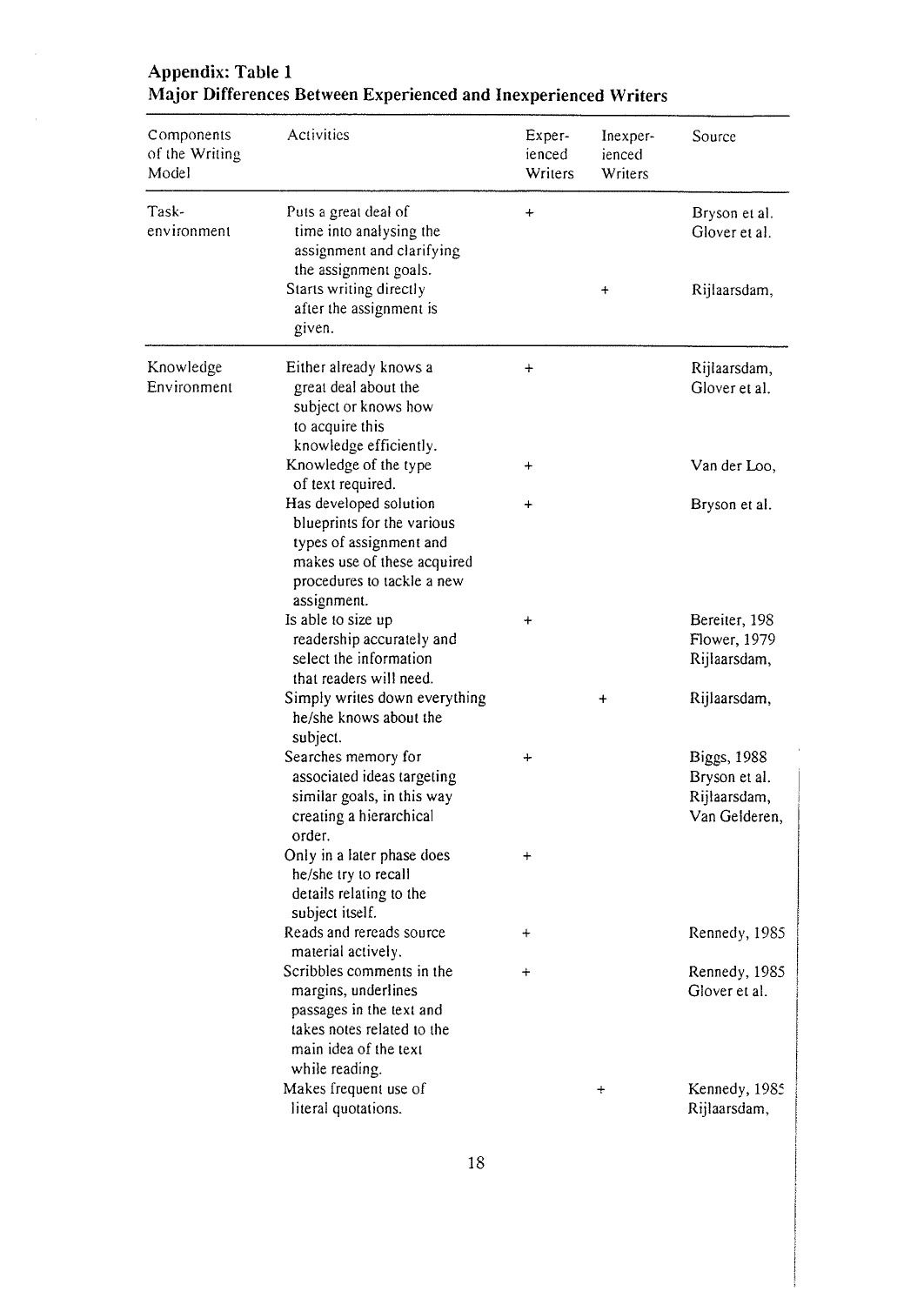|             | Uses his/her own words to<br>turn the information given<br>in the sources into a<br>cohesive whole.                                                                                                                                                                 | $\ddot{}$              |              |                                                                                                    |
|-------------|---------------------------------------------------------------------------------------------------------------------------------------------------------------------------------------------------------------------------------------------------------------------|------------------------|--------------|----------------------------------------------------------------------------------------------------|
| Intention   | In-depth approach.<br>Is intrinsically<br>motivated to write.<br>Sees a writing assignment<br>as an opportunity to<br>integrate and deepen his/<br>her own knowledge.<br>Superficial approach.<br>Writing is a compulsory<br>assignment that he/she has<br>to pass. | $\div$                 | $\ddag$      | Steinberg, 19<br>Biggs, 1988<br>Flower, 1979<br>Steinberg, 19<br>Biggs, 1988<br>Flower, 1979       |
| Planning    | Tendency to plan at the<br>level of larger text<br>units and the reader.<br>Develops an outline<br>showing the general<br>structure and content,<br>which provides clarity on<br>the degree of cohesiveness<br>and completeness of the<br>text he/she is to write.  | $\ddot{}$<br>$\ddot{}$ |              | Applebee, 198<br>Van der Geest<br>Bryson et al.<br>Glover et al.<br>Applebee, 198<br>Sanders, 1991 |
|             | Problems with text structure,<br>especially with<br>discontinuity, ambiguity<br>and incompleteness                                                                                                                                                                  |                        | $\,{}^{+}\,$ | Rijlaarsdam,<br>Flower & Haye<br>Van der Gein,                                                     |
|             | The outline is part of the<br>thought process (a visual<br>representation of the line<br>of reasoning) and he/she<br>uses it flexibly.                                                                                                                              | +                      |              | Flower & Haye<br>Glover et al.<br>Stotsky, 1990                                                    |
|             | Is able to accept changes<br>to his/her outline in later<br>phases if necessary after<br>the draft has been tested<br>against the assignment<br>goals.                                                                                                              | $\ddot{}$              |              | Flower & Haye<br>Glover et al.<br>Stotsky, 1990                                                    |
| Translating | Falls back on speaking, or<br>more precisely,<br>conversational skills<br>and the interactive<br>structure underlying these<br>skills.                                                                                                                              |                        | $\ddot{}$    | Van der Gein,                                                                                      |
|             | The formulation of ideas into<br>written text is partly<br>automatic.<br>Concentrates much effort<br>on the core of the                                                                                                                                             | $\ddot{}$<br>$\ddot{}$ |              | Rijlaarsdam,<br>Bryson et al.<br>Glover et al.                                                     |

 $\ddot{\phantom{0}}$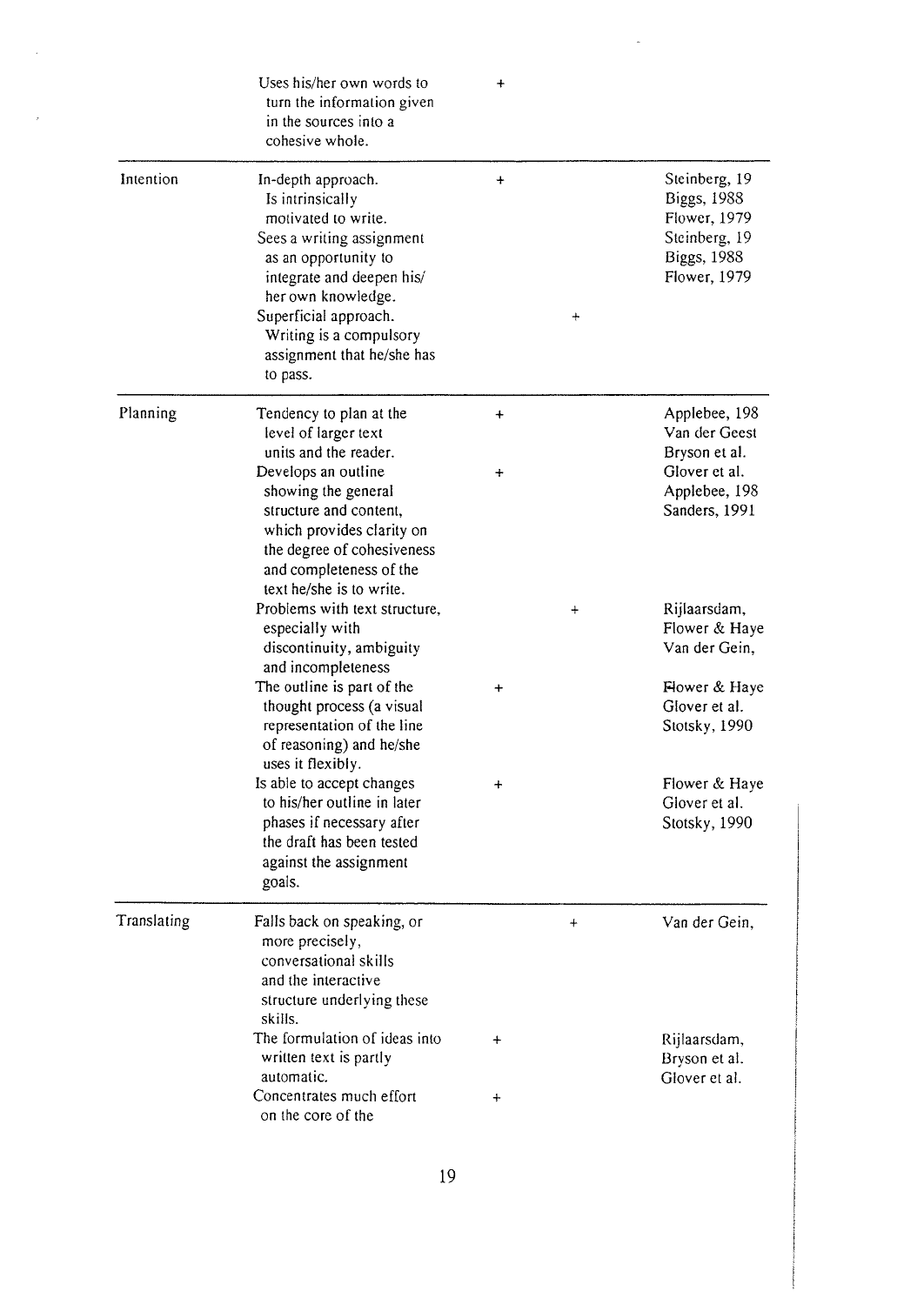$\bar{z}$ 

|          | argument.<br>Is constantly preoccupied<br>with checking spelling and<br>grammar, and has difficulty<br>focusing on the content.<br>Occasionally rereads large<br>sections of text, making<br>text cohesion more likely.<br>Frequently rereads small<br>sections of text. | $+$       | $\pmb{+}$<br>$+$ | Bryson et al.<br>Glover et al.                                  |
|----------|--------------------------------------------------------------------------------------------------------------------------------------------------------------------------------------------------------------------------------------------------------------------------|-----------|------------------|-----------------------------------------------------------------|
| Revising | Spends a great deal of<br>time and energy revising<br>text.                                                                                                                                                                                                              | $\ddot{}$ |                  | Applebee, 198<br>Bryson et al.<br>Biggs, 1988,                  |
|          | If necessary, revises the<br>text completely.                                                                                                                                                                                                                            | $\ddot{}$ |                  | Van der Geest<br>Glover et al.                                  |
|          | Revises large sections<br>simultaneously, testing<br>them against the assignment<br>goals.<br>Only after the content is<br>satisfactory does he/she<br>concentrate on spelling<br>and grammar.                                                                           | $\ddot{}$ |                  | Rijlaarsdam,                                                    |
|          |                                                                                                                                                                                                                                                                          | +         |                  |                                                                 |
| Monitor  | Rnows how to focus on the<br>processes and levels that<br>are important at the time<br>and ignore other things for<br>the moment.                                                                                                                                        | $\ddot{}$ |                  | Bryson et al.<br>Glover et al.<br>Rijlaarsdam,<br>Flower & Haye |
|          | Is able to monitor his/her<br>own writing process.                                                                                                                                                                                                                       | +         |                  |                                                                 |
|          | Reduces mental strain.<br>Is unable to monitor his/her<br>own writing process.                                                                                                                                                                                           | $\ddot{}$ | $\ddot{}$        |                                                                 |
|          | Builds up metacognitive<br>function which monitors<br>subprocesses while<br>acquiring writing skills.                                                                                                                                                                    | $\ddot{}$ |                  |                                                                 |

 $+$ : means present